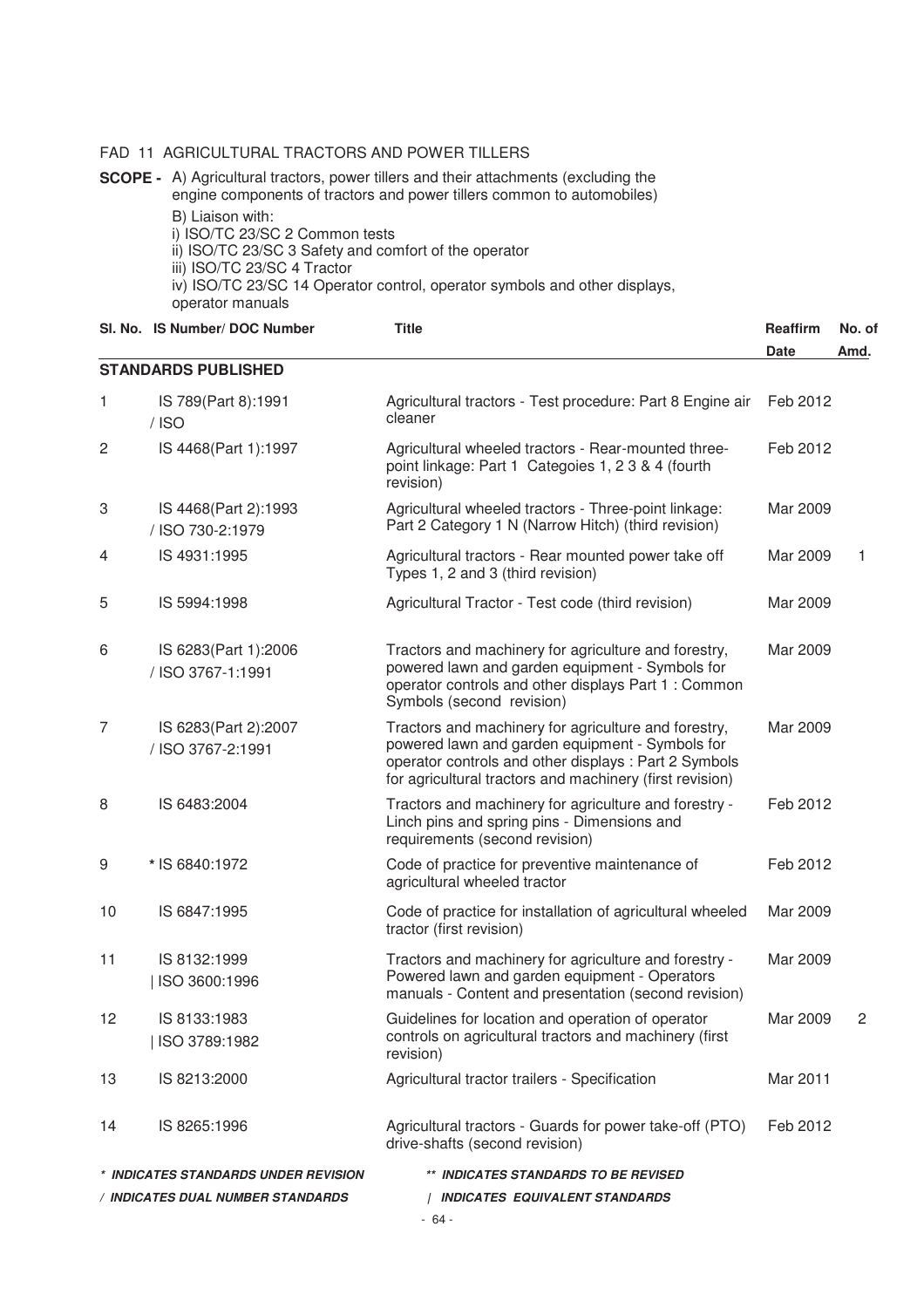| 15 | * IS 9253:2001                            | Guideline for field performance and haulage tests of<br>agricultural wheeled tractors (second revision)                                 | Feb 2012 | 2  |
|----|-------------------------------------------|-----------------------------------------------------------------------------------------------------------------------------------------|----------|----|
| 16 | IS 9864:1981                              | Guidelines for stocking spare parts of agricultural<br>tractors                                                                         | Feb 2012 |    |
| 17 | IS 9869:1981                              | Technical requirements for power take-off pulley<br>assembly for agricultural tractors with type 1 PTO shaft                            | Feb 2012 | 1  |
| 18 | IS 9935:2002                              | Power tiller - Test code (second revision)                                                                                              | Feb 2012 |    |
| 19 | IS 9939:1981                              | Glossary of terms relating to agricultural tractors and<br>power tillers                                                                | Feb 2012 | 1  |
| 20 | IS 9980:1988                              | Guidelines for field performance and haulage tests of<br>power tillers (first revision)                                                 | Mar 2009 |    |
| 21 | IS 10273:1987                             | Guidelines for declaration of power and specific fuel<br>consumption and labelling of agricultural tractors (first<br>revision)         | Mar 2009 | 1  |
| 22 | IS 10274:1993                             | Agricultural wheeled tractors - Maximum travel speed -<br>Method of determination (first revision)                                      | Mar 2009 |    |
| 23 | IS 10282:1982                             | Cage wheel for power tillers                                                                                                            | Mar 2009 | 1  |
| 24 | IS 10318:2002<br>/ ISO 5673:1993          | Agricultural tractors and machinery - Power take-off<br>drive shafts and position of power-input connection<br>(first revision)         | Feb 2012 |    |
| 25 | IS 10703:1992<br>ISO/TR 3778:1987         | Agricultural tractors - Maximum actuating forces<br>required to operate controls (first revision)                                       | Feb 2012 | 1  |
| 26 | IS 10740:1983                             | Recommendation for operating requirement for power<br>take-off driven implements                                                        | Mar 2009 |    |
| 27 | IS 10743:1983<br>ISO 789-6:1982           | Method for determination of centre of gravity of<br>agricultural tractors                                                               | Mar 2009 |    |
| 28 | IS 10747:1983                             | Dimensions of hitch for power tillers                                                                                                   | Mar 2009 |    |
| 29 | IS 11081:1993                             | Agricultural tractors - Half cage wheel - Specification<br>(first revision)                                                             | Mar 2009 | 1. |
| 30 | IS 11082:1984                             | Technical requirements of agricultural tractors for wet<br>land cultivation                                                             | Feb 2012 |    |
| 31 | IS 11442:1996<br>/ ISO 5721:1989          | Agricultural Tractors - Operator's Field of Vision - Test<br>Procedures (first revision)                                                | Feb 2012 |    |
| 32 | IS 11821 (Part 1):1992<br>/ ISO 3463:1989 | Method of test and acceptance conditions for<br>protective structures of agricultural tractros: Part 1<br>Dynamic test (first revision) | Feb 2012 |    |
| 33 | IS 11821 (Part 2):1992<br>/ ISO 5700:1989 | Method of test and acceptance conditions for<br>protective structures of agricultural tractors: Part 2<br>Static test (first revision)  | Feb 2012 |    |
| 34 | IS 11822:1986                             | Methods of tests for spark arrester of agricultural<br>tractors and power tillers                                                       | Feb 2012 | 1  |
|    | * INDICATES STANDARDS UNDER REVISION      | ** INDICATES STANDARDS TO BE REVISED                                                                                                    |          |    |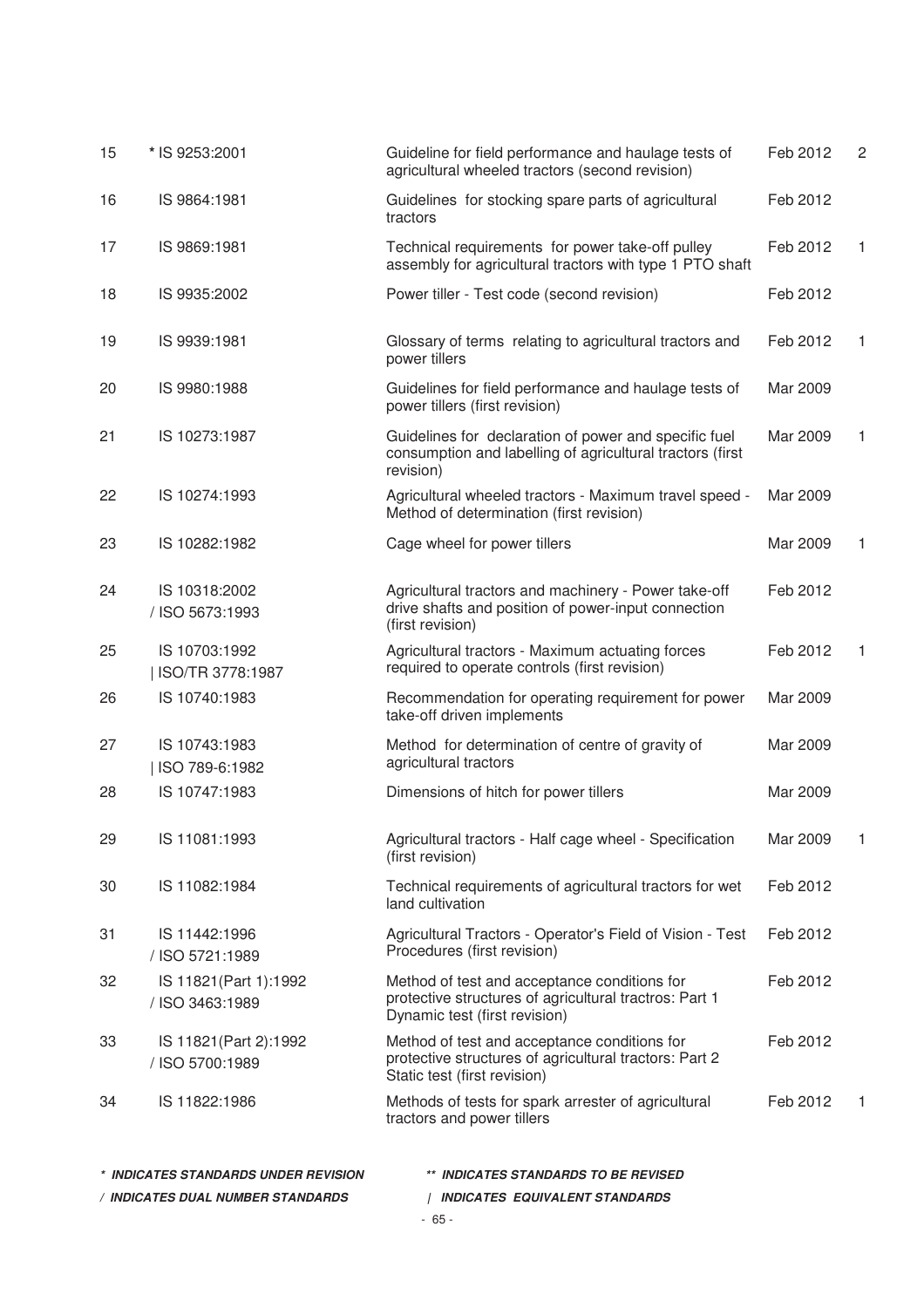| 35 | IS 11858:1986                              | Handle grip for power tiller                                                                                                                                            | Feb 2012 |   |
|----|--------------------------------------------|-------------------------------------------------------------------------------------------------------------------------------------------------------------------------|----------|---|
| 36 | IS 11859:2004                              | Agricultural Tractors - Turning and Clearance<br>Diameters - Methods of Test                                                                                            | Feb 2012 |   |
| 37 | IS 12036:1995                              | Agricultural tractors - Test procedures - Power tests<br>for power take off (first revision)                                                                            | Mar 2009 |   |
| 38 | IS 12061:1994                              | Agricultural tractors - Braking performance - Method of<br>test (first revision)                                                                                        | Mar 2009 | 1 |
| 39 | IS 12062:1987                              | Method for measurement of exhaust smoke emitted by<br>agricultural tractors                                                                                             | Mar 2009 | 1 |
| 40 | IS 12180(Part 1):2000                      | Tractors and machinery for agriculture and forestry -<br>Noise measurement - Method of test : Part 1 Noise at<br>the operator position - Survey method (first revision) | Feb 2012 | 1 |
| 41 | IS 12180(Part 2):2000                      | Tractors and machinery for agriculture and forestry -<br>Noise measurement - Method of test: Part 2 Noise<br>emitted when in motion (first revision)                    | Feb 2012 |   |
| 42 | IS 12207:2008                              | Agricultural Tractors - Recommendations on selected<br>performance characteristicstractors (second revision)                                                            |          |   |
| 43 | IS 12224:1987                              | Method of test for hydraulic power and lifting capacity<br>of agricultural tractors                                                                                     | Mar 2009 | 3 |
| 44 | IS 12226:1995                              | Agricultural tractors - Power tests for drawbar - Test<br>procedure (first revision)                                                                                    | Mar 2009 | 1 |
| 45 | IS 12239(Part 1):1996<br>/ ISO 4254-1:1989 | Guide for safety and comfort of operator of agricultural<br>tractors and power tillers : Part 1 General<br>requirements (first revision)                                | Feb 2012 |   |
| 46 | IS 12239(Part 2):1999                      | Tractors and machinery for agriculture and forestry -<br>Technical means for ensuring safety Part 2: Tractors<br>(first revision)                                       | Mar 2009 |   |
| 47 | IS 12239(Part 3):1988                      | Guide for safety and comfort of operator of agricultural<br>traactors and power tillers: Part 3 Requirements<br>relating to power tillers                               | Mar 2009 |   |
| 48 | IS 12343:1998                              | Agricultural tractors - Operators seat technical<br>requirements (first revision)                                                                                       | Mar 2009 |   |
| 49 | IS 12362(Part 1):2007<br>/ ISO 6489-1:2001 | Agricultural vehicles - Mechanical connections<br>between towed and towing vehicles: Part 1<br>Dimensions of hitch hooks (second revision)                              | Feb 2012 |   |
| 50 | IS 12362(Part 3):1994<br>/ ISO 6489-3:1992 | Agricultural vehicles - Mechanical connections on<br>towing vehicles - Part 3: Tractor drawbar (first revision)                                                         | Mar 2009 |   |
| 51 | IS 12363:1988                              | Recommendation on track width of agricultural tractors                                                                                                                  | Mar 2009 |   |
| 52 | IS 12953:1990                              | Drawbar for agricultural tractors - Link type -<br>Specification                                                                                                        | Feb 2012 |   |
| 53 | IS 13064:1991                              | Power tillers - Installation and preventive<br>maintenance - Guidelines                                                                                                 | Feb 2012 |   |
| 54 | IS 13539:2008                              | Power tillers - Recommendations on selected<br>performance characteristics (first revision)                                                                             |          |   |
|    | * INDICATES STANDARDS UNDER REVISION       | ** INDICATES STANDARDS TO BE REVISED                                                                                                                                    |          |   |
|    | / INDICATES DUAL NUMBER STANDARDS          | <b>INDICATES EQUIVALENT STANDARDS</b>                                                                                                                                   |          |   |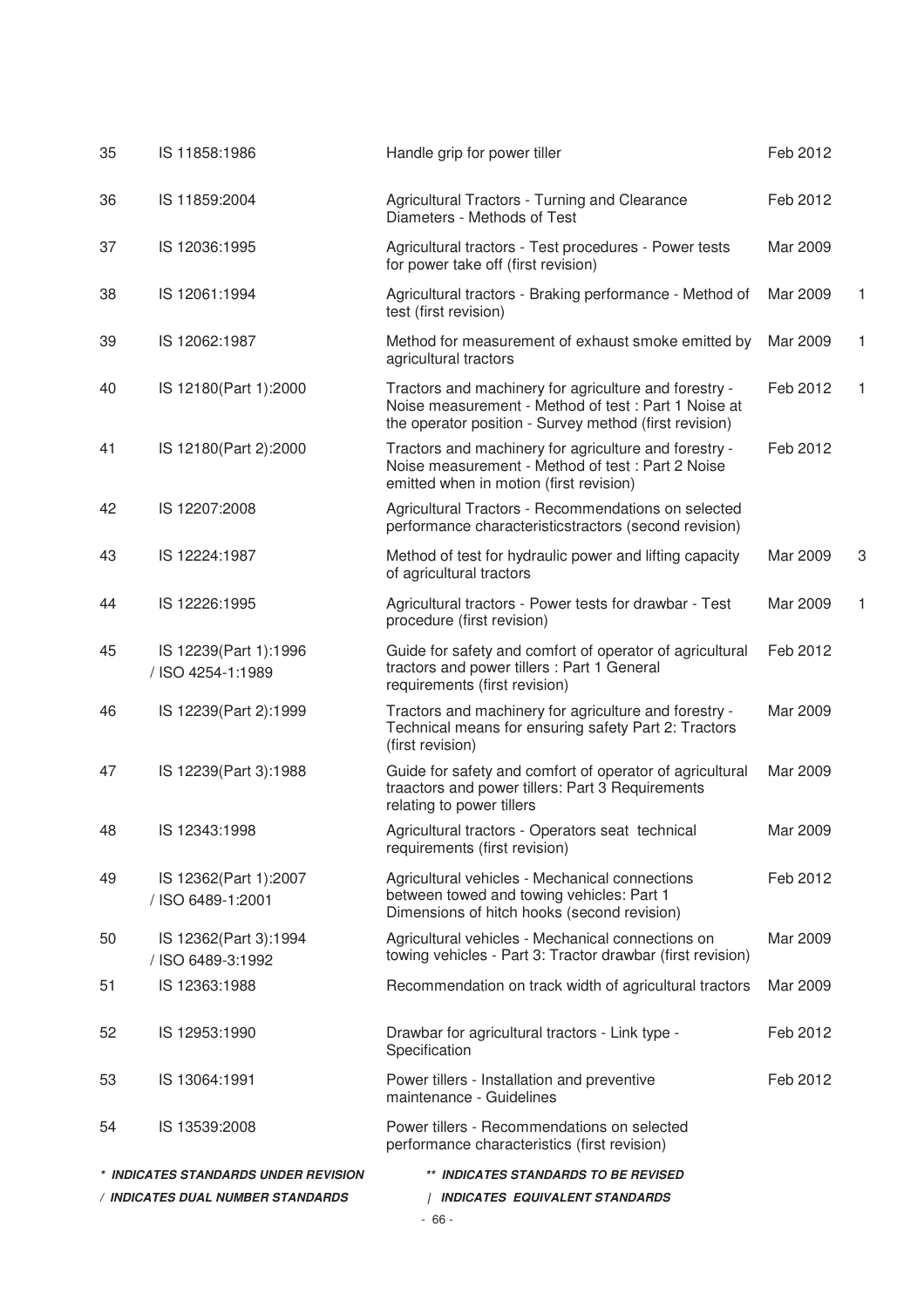| 55 | IS 13548:1992<br>/ ISO 5008:1979           | Agricultural wheeled tractors and field machinery -<br>Measurement of whole body vibration of the operator                                                                                                                                                        | Feb 2012 |                |
|----|--------------------------------------------|-------------------------------------------------------------------------------------------------------------------------------------------------------------------------------------------------------------------------------------------------------------------|----------|----------------|
| 56 | IS 13549:1992<br>/ ISO 5676:1983           | Tractors and machinery for agriculture and forestry -<br>Hydraulic coupling - Braking circuits                                                                                                                                                                    | Feb 2012 |                |
| 57 | IS 13581:1993<br>/ ISO 5007:1990           | Agricultural wheeled tractors - Operator's seat -<br>Laboratory measurement of transmitted vibration                                                                                                                                                              | Mar 2009 |                |
| 58 | IS 13642:1993                              | Agricultural tractors - Silencers - Technical<br>requirements                                                                                                                                                                                                     | Mar 2009 |                |
| 59 | IS 13732:1993<br>/ ISO 5675:1992           | Agricultural tractors and machinery - General purpose<br>quick-action hydraulic couplers                                                                                                                                                                          | Mar 2009 |                |
| 60 | IS 14414:1996<br>/ ISO 789-7:1991          | Agricultural tractors - Axle power determination - Test<br>procedures                                                                                                                                                                                             | Feb 2012 |                |
| 61 | IS 14683:1999                              | Agricultural tractors and machinery - Lighting device<br>for travel on public roads                                                                                                                                                                               | Mar 2009 |                |
| 62 | IS 14980(Part 1):2001<br>/ ISO 8759-1:1998 | Agricultural wheeled tractors - Front mounted<br>equipment: Part 1 Power take-off and three point<br>linkage                                                                                                                                                      | Feb 2012 |                |
| 63 | IS 14980(Part 2):2001<br>/ ISO 8759-2:1998 | Agricultural Wheeled Tractors - Front-mounted<br>Equipment: Part 2 Stationary Equipment Connections                                                                                                                                                               | Feb 2012 |                |
|    | <b>FINALISED DRAFTS UNDER PRINT</b>        |                                                                                                                                                                                                                                                                   |          |                |
| 1  | DOC.FAD 11(2328)                           | Draft Indian standard- Agricultural tractors-<br>Recommendations on selected performance<br>characteristics (Third revision)                                                                                                                                      |          |                |
| 2  | DOC.FAD 11(2336)                           | Draft Amendment No. 2 to IS 10273:1987 Guidelines<br>for declaration of power and specific fuel consumption<br>and labelling of agricultural tractors (first revision)                                                                                            |          | $\overline{c}$ |
| 3  | DOC.FAD 11(2129)                           | Draft Indian Standard - Code of practice for preventive<br>maintenance of agricultural wheeled tractor (first<br>revision of IS 6840)                                                                                                                             |          |                |
| 4  | DOC.FAD 11(2130)                           | Draft Indian Standard - Guideline for field performance<br>and haulage tests of agricultural wheeled tractors (third<br>revision of IS 9253)                                                                                                                      |          |                |
|    | DRAFT STANDARDS ISSUED IN WIDE CIRCULATION |                                                                                                                                                                                                                                                                   |          |                |
| 1  | DOC.FAD 11(2478)                           | Draft Indian Standard-Agricultural Tractors and<br>Machinery - Power Take-Off Drive Shafts and Power-<br>Input Connection-Part 1: General Manufacturing and<br>Safety Requirements (Second revision of IS 10318)<br>(Adoption of ISO 5673-1:2005)                 |          |                |
| 2  | DOC.FAD 11(2479)                           | Draft Indian Standard- Agricultural Tractors and<br>Machinery - Power Take-Off Drive Shafts agnd<br>Power-Input Connection- Part 2: Specification for use<br>of pto Drive Shafts, and position and clearance of PTO<br>drive line and pic for various attachments |          |                |

**\* INDICATES STANDARDS UNDER REVISION \*\* INDICATES STANDARDS TO BE REVISED**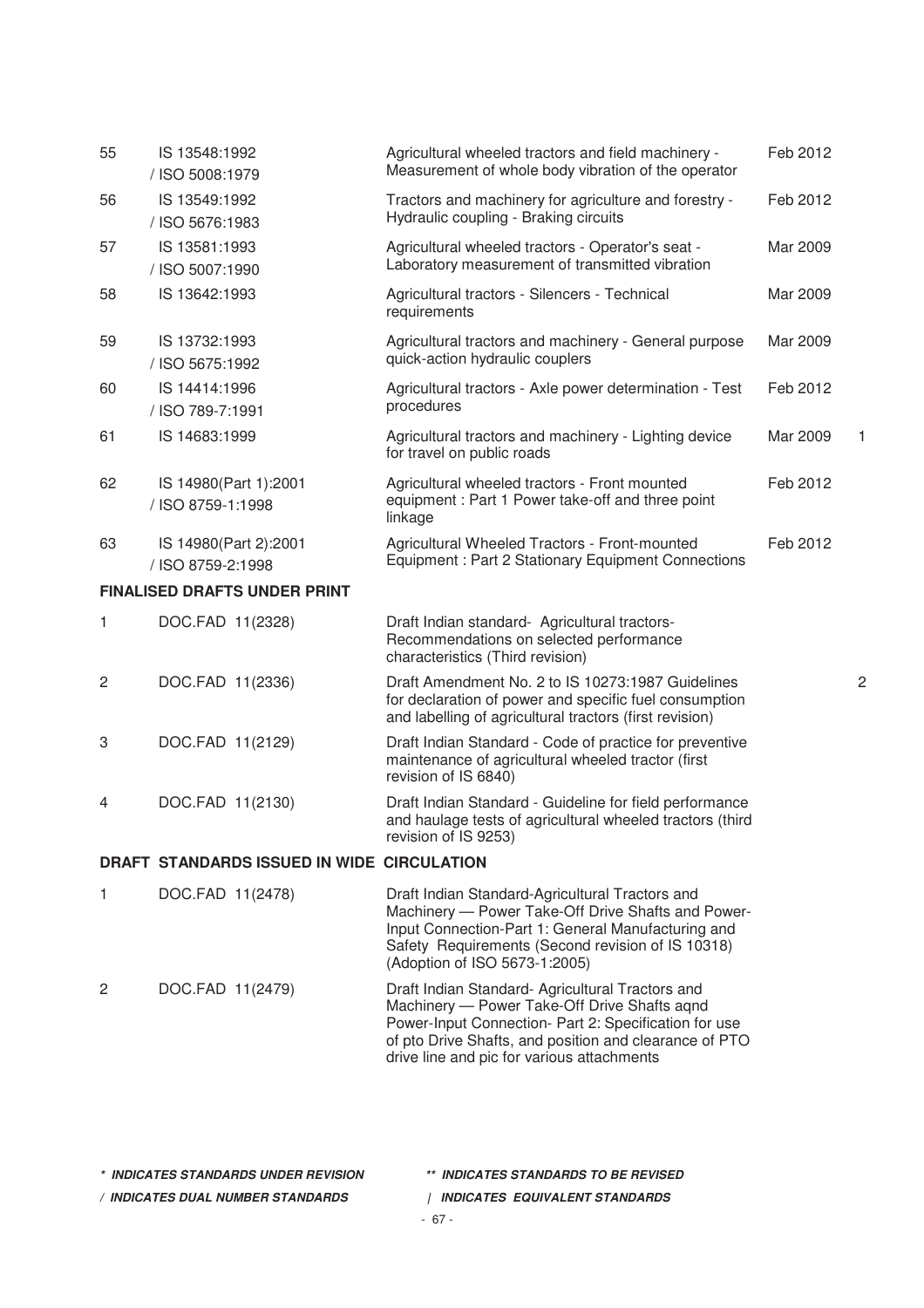| 3 | DOC.FAD 11(2480)          | Draft Indian Standard- Tractors for Agriculture and<br>Forestry- Roll Over Protective Structures (ROPS) Part<br>1-Dynamic Test Method and Acceptance Conditions<br>[Second revision of IS 11821(part 1)] (Adoption of ISO<br>3463:2006) |
|---|---------------------------|-----------------------------------------------------------------------------------------------------------------------------------------------------------------------------------------------------------------------------------------|
| 4 | DOC.FAD 11(2483)          | Draft Indian Standard-Agricultural Vehicles-<br>Mechanical Connections between Towed and Towing<br>Vehicles- Part 3 Tractor Drawbar [(Second revision of<br>IS 12362 (Part 3)] (Adoption of ISO 6489-3:2004)                            |
| 5 | DOC.FAD 11(2484)          | Draft Indian Standard- Agricultural Wheeled Tractors<br>and Field Machinery- Measurement of whole - body<br>vibration of the operator (First revision of IS 13548)<br>(Adoption of ISO 5008:2002)                                       |
| 6 | DOC.FAD 11(2485)          | Draft Indian Standard- Agricultural Wheeled Tractors<br>- Operator Seat- Laboratory Measurement of<br>Transmitted Vibration (First revision of IS 13581)<br>(Adoption of ISO 5007:2003)                                                 |
| 7 | DOC.FAD 11(2486)          | Draft Indian Standard-Agricultural Tractors and<br>Machinery - General Purpose Quick-Action Hydraulic<br>Couplers (First Revision of IS 13732) (Adoption of ISO<br>5675:2008)                                                           |
|   | <b>ASPECT WISE REPORT</b> |                                                                                                                                                                                                                                         |
|   | <b>PRODUCT</b>            | 23                                                                                                                                                                                                                                      |
|   | <b>METHODS OF TEST</b>    | 22                                                                                                                                                                                                                                      |
|   | <b>CODES OF PRACTICES</b> | 10                                                                                                                                                                                                                                      |
|   | <b>TERMINOLOGY</b>        | 1                                                                                                                                                                                                                                       |
|   | <b>DIMENSIONS</b>         | 1                                                                                                                                                                                                                                       |
|   | <b>SYMBOLS</b>            | $\overline{c}$                                                                                                                                                                                                                          |
|   | <b>OTHERS</b>             | 4                                                                                                                                                                                                                                       |

**TOTAL : 63**

**\* INDICATES STANDARDS UNDER REVISION \*\* INDICATES STANDARDS TO BE REVISED**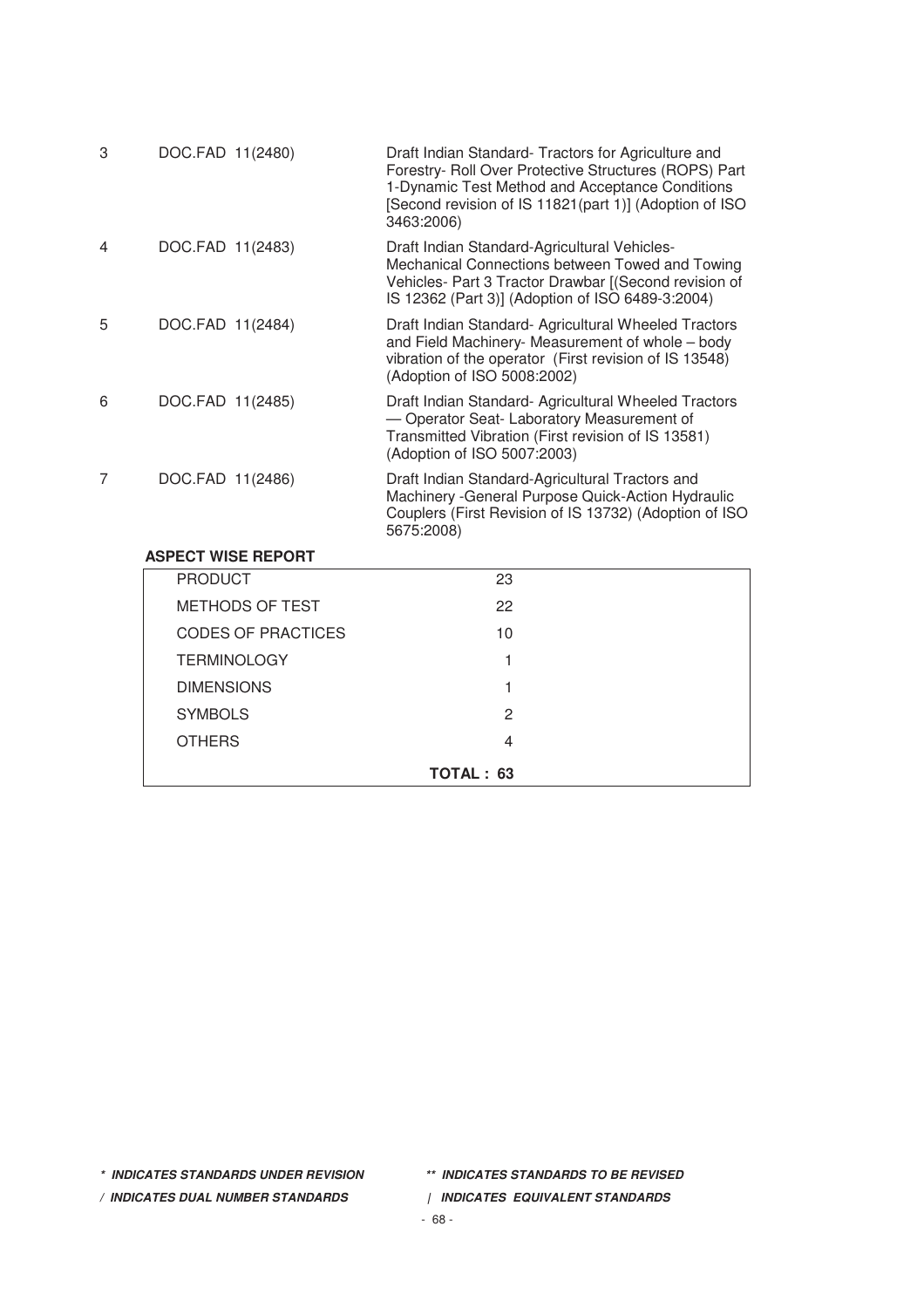#### FAD 21 FARM IMPLEMENTS AND MACHINERY

**SCOPE -** A) Standards relating to soil working, sowing, fertilizer and manure application, crop protection, planting & transplanting machinery, harvesting, threshing,straw management equipment, farm transport and horticulture, powered lawn & garden equipment, forestry and plantation tools and equipment B) Liaison with: i) ISO/TC23 Agricultural Machinery ii) ISO/TC 23/SC 6 Crop protection equipment

iii) ISO/TC23/SC7 Equipment for harvesting

conservation

iv) ISO/TC 23/SC 13 Powered lawn and garden

v) ISO/TC 23/SC 15 Machinery for forestry

|    | SI. No. IS Number/ DOC Number | <b>Title</b>                                                                                                  | Reaffirm    | No. of         |
|----|-------------------------------|---------------------------------------------------------------------------------------------------------------|-------------|----------------|
|    |                               |                                                                                                               | <b>Date</b> | Amd.           |
|    | <b>STANDARDS PUBLISHED</b>    |                                                                                                               |             |                |
| 1  | IS 619:1979                   | Specification for Pruning and slashing knives, hooked<br>and curved (second revison)                          | Mar 2009    |                |
| 2  | IS 1970:1995                  | Crop Protection Equipment - Hand operated<br>compression knapsack sprayer - Specification (fifth<br>revision) | Mar 2009    | 1              |
| 3  | IS 1971:1996                  | Crop Protection Equipment - Hand operated stirrup-<br>type sprayer - Specification (fifth revision)           | Mar 2012    |                |
| 4  | IS 1976:1976                  | Specification for Rotary paddy weeder, manually<br>operated (second revision)                                 | Mar 2009    |                |
| 5  | IS 2192:1998                  | Soil working equipment - Animal drawn mouldboard<br>plough, fixed type - Specification (second revision)      | Mar 2009    |                |
| 6  | IS 2559:1978                  | Specification for Garden rake (first revision)                                                                | Mar 2009    |                |
| 7  | IS 2563:1978                  | Specification for Hedge shears, straight-edge type<br>(first revision)                                        | Mar 2009    |                |
| 8  | IS 2565:1979                  | Specification for Ridger, Animal drawn (first revision)                                                       | Mar 2012    |                |
| 9  | IS 3062:1995                  | Crop Protection Equipment - Rocker sprayer -<br>Specification (fourth revision)                               | Mar 2012    | $\overline{c}$ |
| 10 | IS 3092:1982                  | Specification for Rubber draining and tapping knife<br>(first revision)                                       | Mar 2009    |                |
| 11 | IS 3093:1981                  | Specification for Dah, jungle cutting (first revision)                                                        | Mar 2009    |                |
| 12 | IS 3094:1982                  | Specification for Bill-hook (first revision)                                                                  | Mar 2009    |                |
| 13 | IS 3108:1991                  | Forestry tools - Pruning saw - Specification (second<br>revision)                                             | Feb 2011    |                |
| 14 | IS 3122:1982                  | Specification for Budding and grafting knife combined<br>(first revision)                                     | Mar 2012    |                |
|    |                               |                                                                                                               |             |                |

| * INDICATES STANDARDS UNDER REVISION | ** INDICATES STANDARDS TO BE REVISED |
|--------------------------------------|--------------------------------------|
| / INDICATES DUAL NUMBER STANDARDS    | INDICATES EQUIVALENT STANDARDS       |
|                                      | $-119-$                              |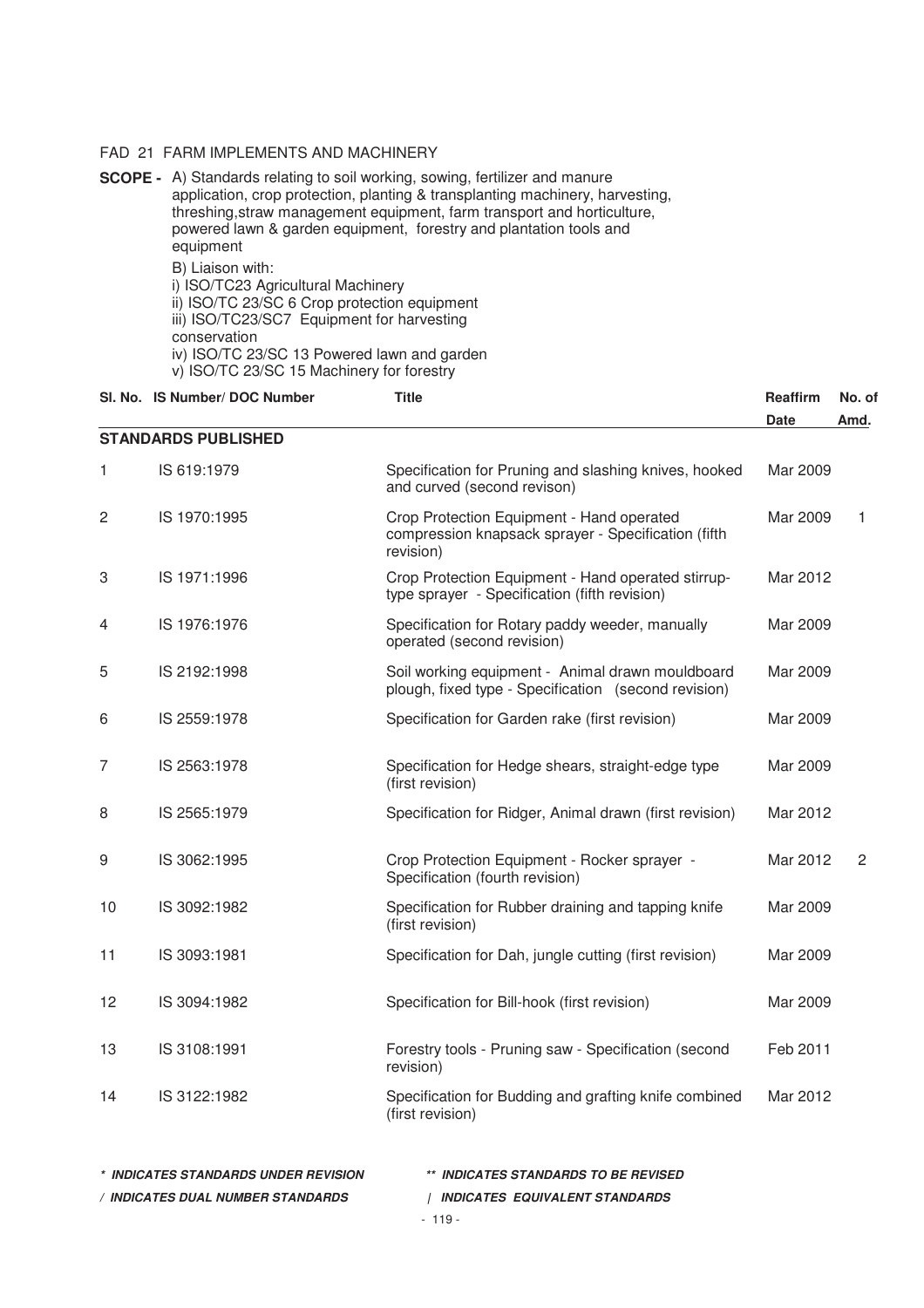| 15 | IS 3327:1982         | Specification for Pedal-operated paddy thresher (first<br>revision)                                          | Mar 2009 | 1              |
|----|----------------------|--------------------------------------------------------------------------------------------------------------|----------|----------------|
| 16 | IS 3342:1998         | Soil working equipment - Cultivators, animal drawn -<br>Specification (second reviision)                     | Mar 2009 |                |
| 17 | IS 3369:1965         | Specification for Puddler, Animal drawn                                                                      | Mar 2012 | 1              |
| 18 | IS 3372:1965         | Bund former, animal drawn                                                                                    | Mar 2009 |                |
| 19 | IS 3494:1978         | Specification for Pruning secateur (first revision)                                                          | Mar 2009 |                |
| 20 | IS 3606:1998         | Soil working equipment, Dischauow, Animal drawn -<br>Specificaton (second revision)                          | Mar 2009 |                |
| 21 | IS 3652:1995         | Crop Protection Equipment - Foot sprayer (fourth<br>revision)                                                | Feb 2011 | 3              |
| 22 | IS 3906:1995         | Crop Protection Equipment - Hand-operated knapsack<br>sprayer, piston type - Specification (fourth revision) | Feb 2011 | $\overline{c}$ |
| 23 | IS 4358:1996         | Specification for Sickles (first revision)                                                                   | Mar 2012 |                |
| 24 | IS 4366(Part 1):1985 | Specification for Agricultural tillage discs: Part 1<br>concave type (second revision)                       | Feb 2011 |                |
| 25 | IS 4366(Part 2):1985 | Specification for Agricultural tillage discs: Part 2 Flat<br>type (second revision)                          | Feb 2011 |                |
| 26 | IS 4930:1985         | Specification for Axle assembly for pneumatic wheeled<br>animal drawn vehicles (first revision)              | Mar 2009 | 1              |
| 27 | IS 5135(Part 1):1994 | Specification for Hand rotary duster: Part 1 Belly<br>mounted type (second revision)                         | Mar 2009 | $\sqrt{2}$     |
| 28 | IS 5135(Part 2):1994 | Specification for Hand rotary duster: Part 2 Shoulder<br>mounted type (first revision)                       | Mar 2009 | 1              |
| 29 | IS 6024:1983         | Specification for Guards for harvesting machines (first<br>revision)                                         | Mar 2009 |                |
| 30 | IS 6025:1982         | Specification for Knife sections for harvesting<br>machines (first revision)                                 | Mar 2009 |                |
| 31 | IS 6284:1985         | Test code for power thresher for cereals (second<br>revision)                                                | Mar 2009 | 3              |
| 32 | IS 6288:1971         | Test code for mouldboard ploughs                                                                             | Mar 2009 |                |
| 33 | IS 6316:1993         | Sowing Equipment - Seed-cum-fertilizer Drill - Test<br>Code (first revision)                                 | Mar 2009 |                |
| 34 | IS 6320:1985         | Specification for Power thresher, Hammer mill type<br>(first revision)                                       | Mar 2009 |                |
| 35 | IS 6635:1972         | Specification for Tractor operated disc harrows                                                              | Feb 2011 | 2              |

| * INDICATES STANDARDS UNDER REVISION | ** INDICATES STANDARDS TO BE REVISED  |
|--------------------------------------|---------------------------------------|
| ′ INDICATES DUAL NUMBER STANDARDS    | <b>INDICATES EQUIVALENT STANDARDS</b> |
|                                      | $-120-$                               |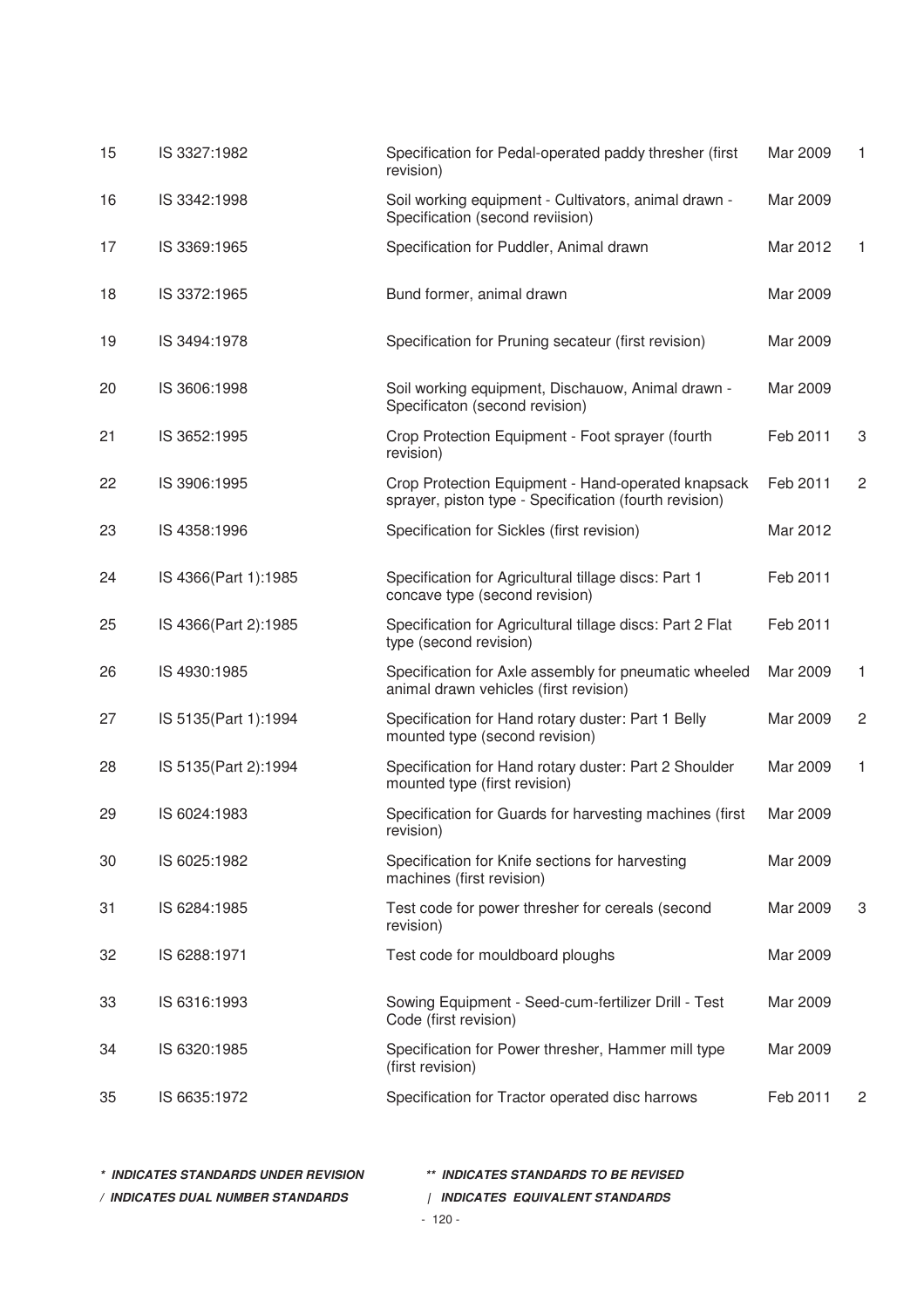|    | * INDICATES STANDARDS UNDER REVISION<br>/ INDICATES DUAL NUMBER STANDARDS | ** INDICATES STANDARDS TO BE REVISED<br><b>INDICATES EQUIVALENT STANDARDS</b>                                                                   |          |                |
|----|---------------------------------------------------------------------------|-------------------------------------------------------------------------------------------------------------------------------------------------|----------|----------------|
| 56 | IS 9575:1980                                                              | Power lawn mower, pedestrian-controlled cylinder<br>(reel) type                                                                                 | Mar 2009 | 2              |
| 55 | IS 9217:1979                                                              | Test code for agricultural discs                                                                                                                | Feb 2011 |                |
| 54 | IS 9164:1979                                                              | Guide for estimating cost of farm machinery operation                                                                                           | Mar 2012 | 1              |
| 53 | IS 9020:2002                                                              | Power Threshers - Safety Requirements (first revision)                                                                                          | Mar 2012 |                |
| 52 | IS 9019:1979                                                              | Code of practice for installation, operation and<br>preventive maintenance of power threshers                                                   | Feb 2011 | $\overline{c}$ |
| 51 | IS 8548:1977                                                              | Test code for power-operated hydraulic sprayer                                                                                                  | Mar 2009 |                |
| 50 | IS 8480:1996                                                              | Crop Protection Equipment - Glossary of Terms (first<br>revision)                                                                               | Mar 2012 |                |
| 49 | IS 8213:2000                                                              | Agricultural tractor trailer - Specification (third revision)                                                                                   | Feb 2011 |                |
| 48 | IS 8122(Part 2):2000                                                      | Combine harvester-thresher - Test code: Part 2<br>Performance tests (first revision)                                                            | Feb 2011 | 1              |
| 47 | IS 8122(Part 1):1994                                                      | Test code for combine harvester-thresher: Part 1<br>Terminology (first revision)                                                                | Feb 2011 |                |
| 46 | IS 7927:1975                                                              | Method of field testing for manually operated paddy<br>weeder                                                                                   | Mar 2009 |                |
| 45 | IS 7640:1975                                                              | Test code for disc harrows                                                                                                                      | Mar 2009 |                |
| 44 | IS 7593(Part 1):1986                                                      | Specification for Power operated pneumatic sprayer-<br>cum-duster: Part 1 Knapsack type (first revision)                                        | Mar 2012 | 1              |
| 43 | IS 7565(Part 2):1988                                                      | Specification for Tines for tractor operated cultivators:<br>Part 2 S-type tines                                                                | Mar 2009 |                |
| 42 | IS 7565(Part 1):1975                                                      | Specification for Tines for tractor operated<br>cultivators: Part 1 Rigid tines                                                                 | Mar 2009 |                |
| 41 | IS 7353:1974                                                              | Specification for Blade for Tractor-Operated Terracer                                                                                           | Feb 2011 |                |
| 40 | IS 7230:1974                                                              | Specification for Plain spool for tractor operated disc<br>harrows                                                                              | Feb 2011 |                |
| 39 | IS 7201(Part 1):1987                                                      | Methods of sampling for agricultural machinery and<br>equipment: Part 1 Hand tools and hand<br>operated/animal drawn equipment (first revision) | Mar 2009 |                |
| 38 | IS 6813:2000                                                              | Sowing equipment - Seed-cum-fertilizer drill -<br>Specification (second revision)                                                               | Feb 2011 |                |
| 37 | IS 6690:1981                                                              | Specification for Blades for rotavator for power tillers<br>(first revision)                                                                    | Mar 2012 |                |
| 36 | IS 6638:1972                                                              | Specification for Tractor-mounted spring loaded<br>cultivators                                                                                  | Feb 2011 | 4              |

<sup>- 121 -</sup>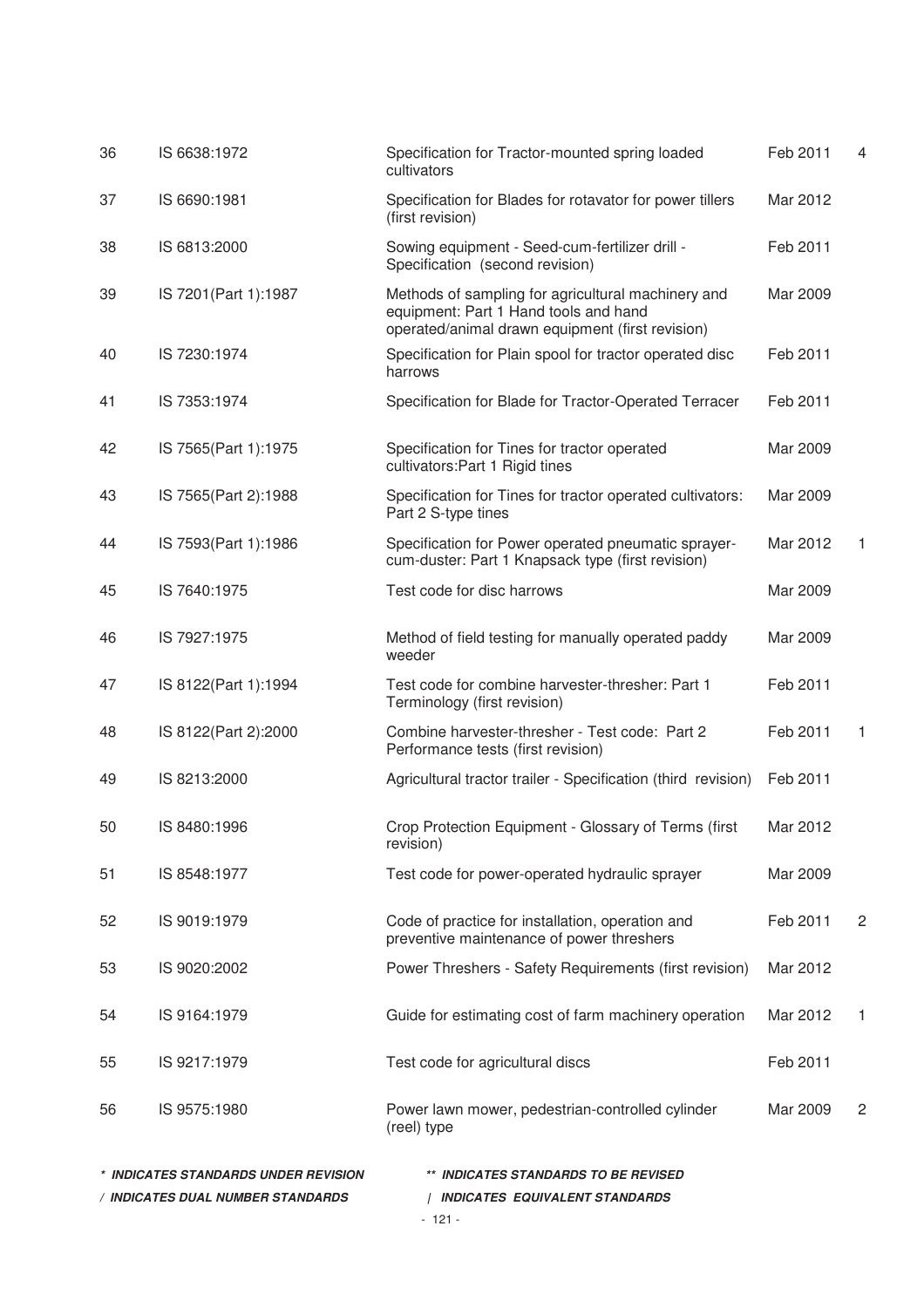| 57 | IS 9581:1980         | Safety and operational requirements for pedestrian-<br>controlled cylinder (reel) power lawn mowers         | Mar 2009 |  |
|----|----------------------|-------------------------------------------------------------------------------------------------------------|----------|--|
| 58 | IS 9632:1980         | Code of practice for operation and preventive<br>maintenance of crop protection equipment                   | Mar 2012 |  |
| 59 | IS 9813:2002         | Tractor-mounted blade terracers (first revision)                                                            | Mar 2012 |  |
| 60 | IS 9818(Part 1):1981 | Glossary of terms relating to tillage and intercultivation<br>equipment: Part 1 General terms               | Mar 2009 |  |
| 61 | IS 9818(Part 2):1981 | Glossary of terms relating to tillage and intercultivation<br>equipment: Part 2 Terms relating to equipment | Mar 2009 |  |
| 62 | IS 9821:1981         | Glossary of terms relating to farm transport equipment                                                      | Mar 2009 |  |
| 63 | IS 9826:1981         | Glossary of terms relating to harvesting and threshing<br>equipment                                         | Mar 2012 |  |
| 64 | IS 9855:1981         | Glossary of terms relating to sowing, planting,<br>fertilizers and manure application equipment             | Mar 2009 |  |
| 65 | IS 9856:1981         | Test code for potato planters                                                                               | Mar 2009 |  |
| 66 | IS 9877:1981         | Code of practice for installation, operation and<br>preventive maintenance of grain combine                 | Feb 2011 |  |
| 67 | IS 10134:1994        | Methods of tests for manually operated sprayers (first<br>revision)                                         | Mar 2009 |  |
| 68 | IS 10225:1982        | Specification for Bearing spools for tractor-operated<br>disc harrows                                       | Mar 2009 |  |
| 69 | IS 10233:1982        | Specification for Tractor-operated disc ploughs                                                             | Mar 2009 |  |
| 70 | IS 10239:1982        | Specification for Blade for tractor-operated scraper                                                        | Mar 2009 |  |
| 71 | IS 10254:1982        | Specification for Share for animal-drawn ridger                                                             | Mar 2009 |  |
| 72 | IS 10378:1982        | Specification for Knife back for harvesting machines                                                        | Feb 2011 |  |
| 73 | IS 10683:1983        | Specification for Khurpi                                                                                    | Mar 2009 |  |
| 74 | IS 10684:1983        | Specification for Tree pruner                                                                               | Feb 2011 |  |
| 75 | IS 10691:1983        | Specification for Share for tractor-operated<br>mouldboard ploughs                                          | Feb 2011 |  |
| 76 | IS 10806:2003        | Trailers for Power Tillers - Specification (first revision)                                                 | Feb 2011 |  |
| 77 | IS 10807:1984        | Axles with brakes of trailer for power tillers                                                              | Feb 2011 |  |

**\* INDICATES STANDARDS UNDER REVISION \*\* INDICATES STANDARDS TO BE REVISED** 

**/ INDICATES DUAL NUMBER STANDARDS | INDICATES EQUIVALENT STANDARDS** 

- 122 -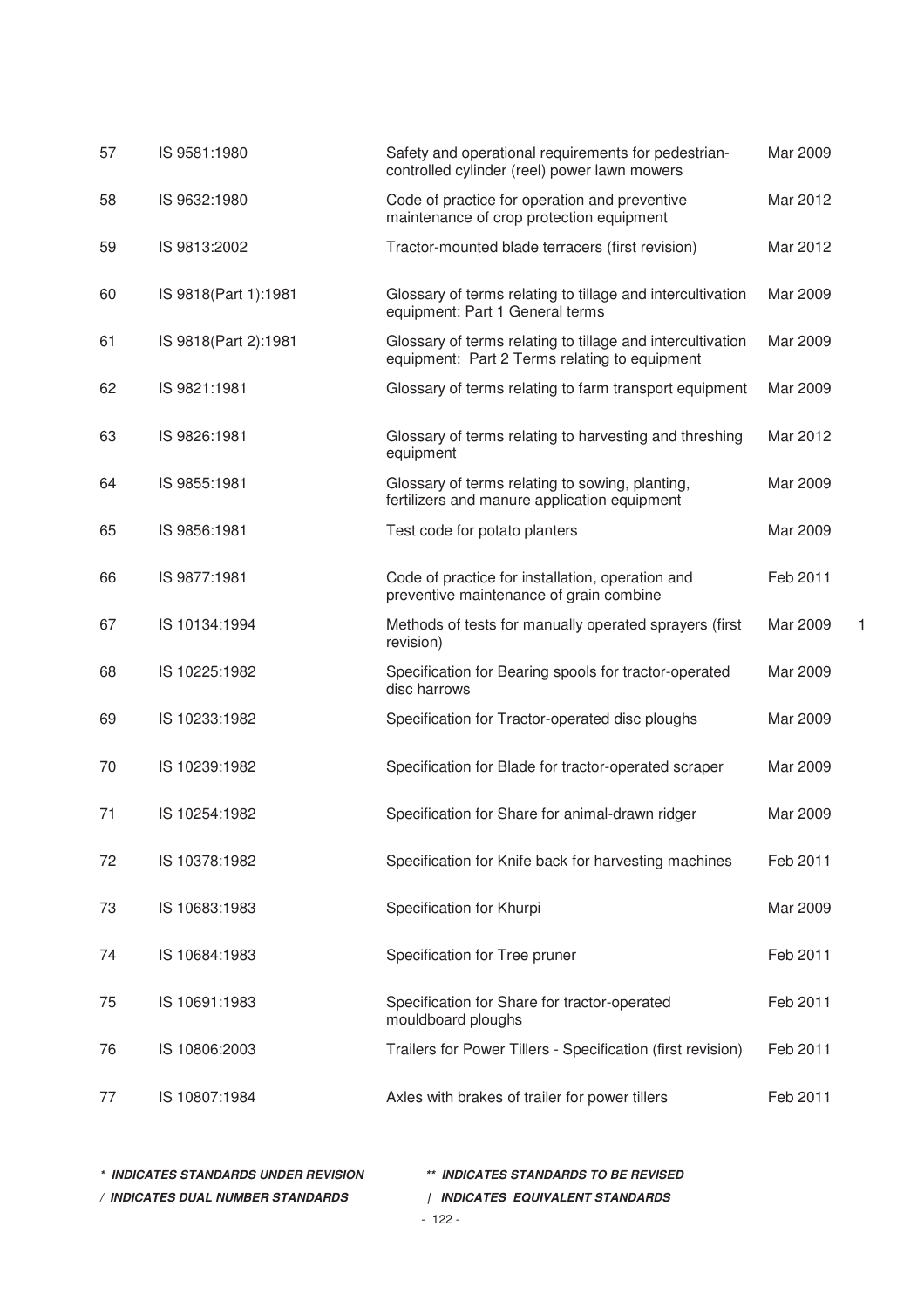| 78 | IS 11033:1984 | Specification for Animal drawn potato digger, Ridger<br>type              | Feb 2011 |   |
|----|---------------|---------------------------------------------------------------------------|----------|---|
| 79 | IS 11204:1985 | Specification for Sugarcane harvesting knife                              | Feb 2011 |   |
| 80 | IS 11234:1985 | Test code for power thresher for groundnut                                | Feb 2011 |   |
| 81 | IS 11235:1985 | Test code for groundnut digger, animal drawn                              | Feb 2011 | 1 |
| 82 | IS 11269:1985 | Specification for Axle assembly for conventional<br>animal drawn vehicles | Mar 2009 |   |
| 83 | IS 11270:1985 | Technical requirements for ring-type hitches for<br>agricultural trailers | Mar 2009 |   |
| 84 | IS 11271:1985 | Specification for Groundnut planter                                       | Feb 2011 |   |
| 85 | IS 11272:1985 | Glossary of terms relating to horticultural equipment                     | Feb 2011 | 1 |
| 86 | IS 11313:2007 | Hydraulic power sprayers - Specification (first revision)                 | Mar 2012 |   |
| 87 | IS 11429:1985 | Methods for calibration of sprayers                                       | Mar 2009 |   |
| 88 | IS 11467:1985 | Test code for cereal harvesting machines                                  | Mar 2012 |   |
| 89 | IS 11531:1985 | Test code for puddler                                                     | Feb 2011 |   |
| 90 | IS 11580:1986 | Glossary of terms relating to forestry equipment                          | Mar 2009 |   |
| 91 | IS 11691:1986 | Specification for Power thresher, spike tooth type                        | Mar 2009 |   |
| 92 | IS 11893:1986 | Specification for Potato planter, semi-automatic                          | Mar 2012 |   |
| 93 | IS 11905:1986 | Specification for Shaft assembly for rotavator for<br>power tiller        | Feb 2011 | 1 |
| 94 | IS 11976:1986 | Specification for Sugarcane planter semi-automatic                        | Mar 2012 |   |
| 95 | IS 12161:1987 | Test code for animal carts                                                | Mar 2009 | 1 |
| 96 | IS 12162:1987 | Specification for Lifting hook                                            | Mar 2009 |   |
| 97 | IS 12163:1987 | Specification for Cant hook                                               | Mar 2009 |   |
| 98 | IS 12164:1987 | Specification for Log tongs                                               | Mar 2009 |   |

**\* INDICATES STANDARDS UNDER REVISION \*\* INDICATES STANDARDS TO BE REVISED**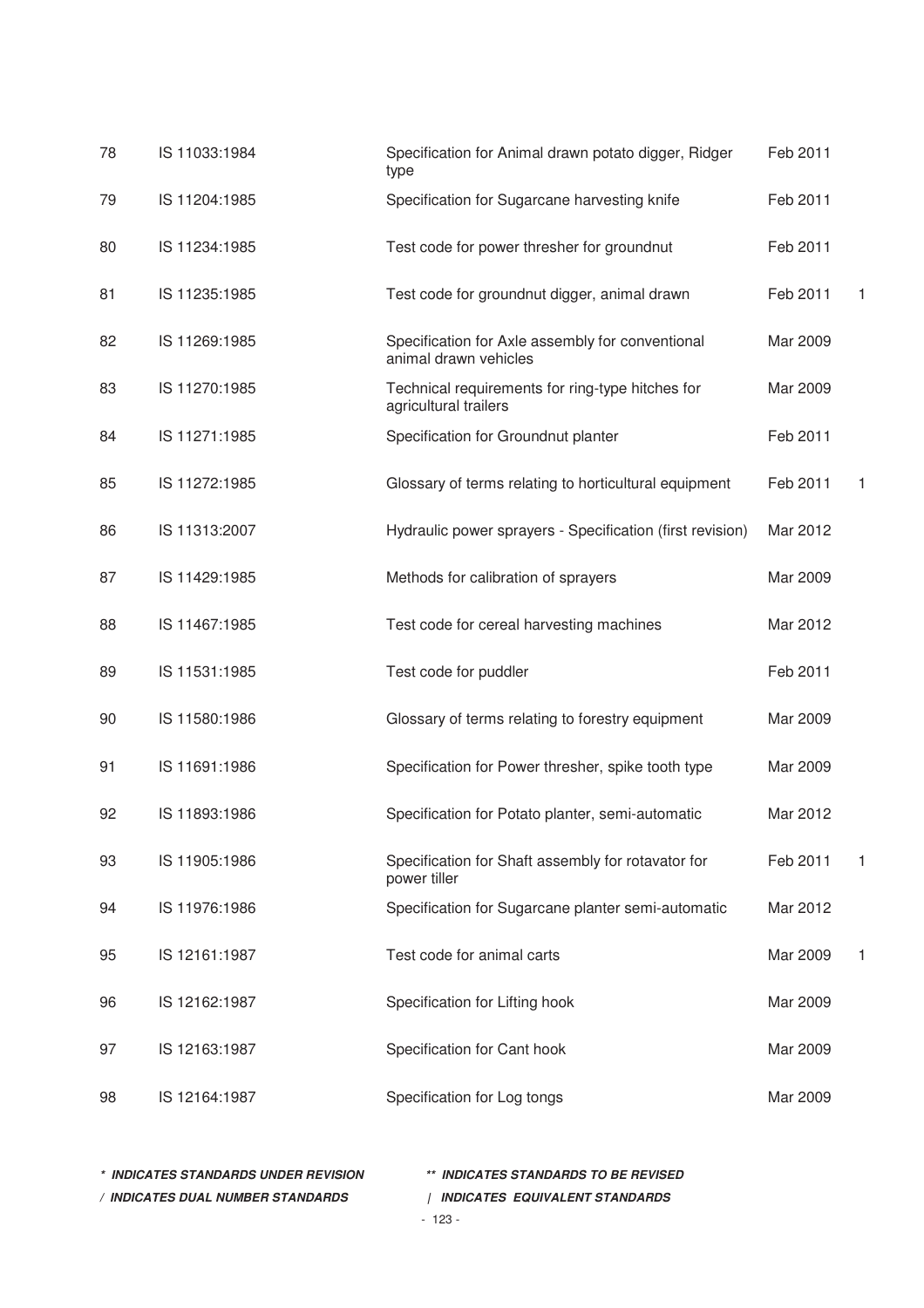| 99  | IS 12191:1987                    | Specification for Felling wedges                                                                   | Mar 2009 |   |
|-----|----------------------------------|----------------------------------------------------------------------------------------------------|----------|---|
| 100 | IS 12199:1987                    | Specification for Pneumatic wheeled animal drawn<br>vehicle                                        | Mar 2009 |   |
| 101 | IS 12334:1988                    | Specification for Tractor mounted bund former                                                      | Mar 2009 |   |
| 102 | IS 12337:1988                    | Specification for Manually operated fertilizer<br>broadcaster                                      | Mar 2009 |   |
| 103 | IS 12371:1988<br>/ ISO 5670:1984 | Technical requirements for single acting telescopic<br>tipping cylinders for agricultural trailers | Mar 2009 |   |
| 104 | IS 12409:1988                    | Specification for Garden sword                                                                     | Mar 2009 |   |
| 105 | IS 12482:1988                    | Methods of test for manually operated dusters                                                      | Mar 2009 |   |
| 106 | IS 12627:1989                    | Forestry tools - Loop handles, two-men cross cut saws                                              | Mar 2009 |   |
| 107 | IS 12651:1989                    | Forestry tools - Setting anvil for raker toothed two-men<br>cross cut saws                         | Mar 2009 |   |
| 108 | IS 12652:1989                    | Forestry tools - Raker adjuster-cum-setting iron for two-<br>men cross cut saws                    | Mar 2009 |   |
| 109 | IS 12653:1989                    | Rubber tapping tools - Coagulation tray - Specification                                            | Mar 2009 |   |
| 110 | IS 12696:1989                    | Forestry tools - Setting pliers, bow saw blade                                                     | Mar 2009 |   |
| 111 | IS 12697:1989                    | Forestry tools - Setting hammer, raker toothed two-<br>men cross cut saws - Specification          | Mar 2009 |   |
| 112 | IS 12698:1989                    | Forestry tools - Tree marking digit set - Specification                                            | Mar 2009 |   |
| 113 | IS 12703:1989                    | Forestry tools - Tree marking hammers - Specification                                              | Mar 2009 |   |
| 114 | IS 12704:1989                    | Forestry tools - Wooden jointer for bow saw blade -<br>Specification                               | Mar 2009 |   |
| 115 | IS 12917(Part 1):1990            | Farm transport equipment - Conventional animal<br>drawn vehicle Part 1 Cattle, donkey and mule     | Mar 2009 | 1 |
| 116 | IS 12917(Part 2):1991            | Farm transport equipment - Conventional animal<br>drawn vehicle Part 2 Camel                       | Mar 2009 |   |
| 117 | IS 13151:1991                    | Forestry Tools - Two-men Log tongs - Specification                                                 | Feb 2011 |   |
| 118 | IS 13373:1992                    | Horticultural Equipment - Grass Shear - Specification                                              | Mar 2009 |   |
| 119 | IS 13374:1992                    | Forestry tools - Hand sappie, nursery (Kutla) -<br>Specification                                   | Mar 2009 |   |
|     |                                  |                                                                                                    |          |   |

| * INDICATES STANDARDS UNDER REVISION | ** INDICATES STANDARDS TO BE REVISED |
|--------------------------------------|--------------------------------------|
| / INDICATES DUAL NUMBER STANDARDS    | INDICATES EQUIVALENT STANDARDS       |
|                                      | - 124 -                              |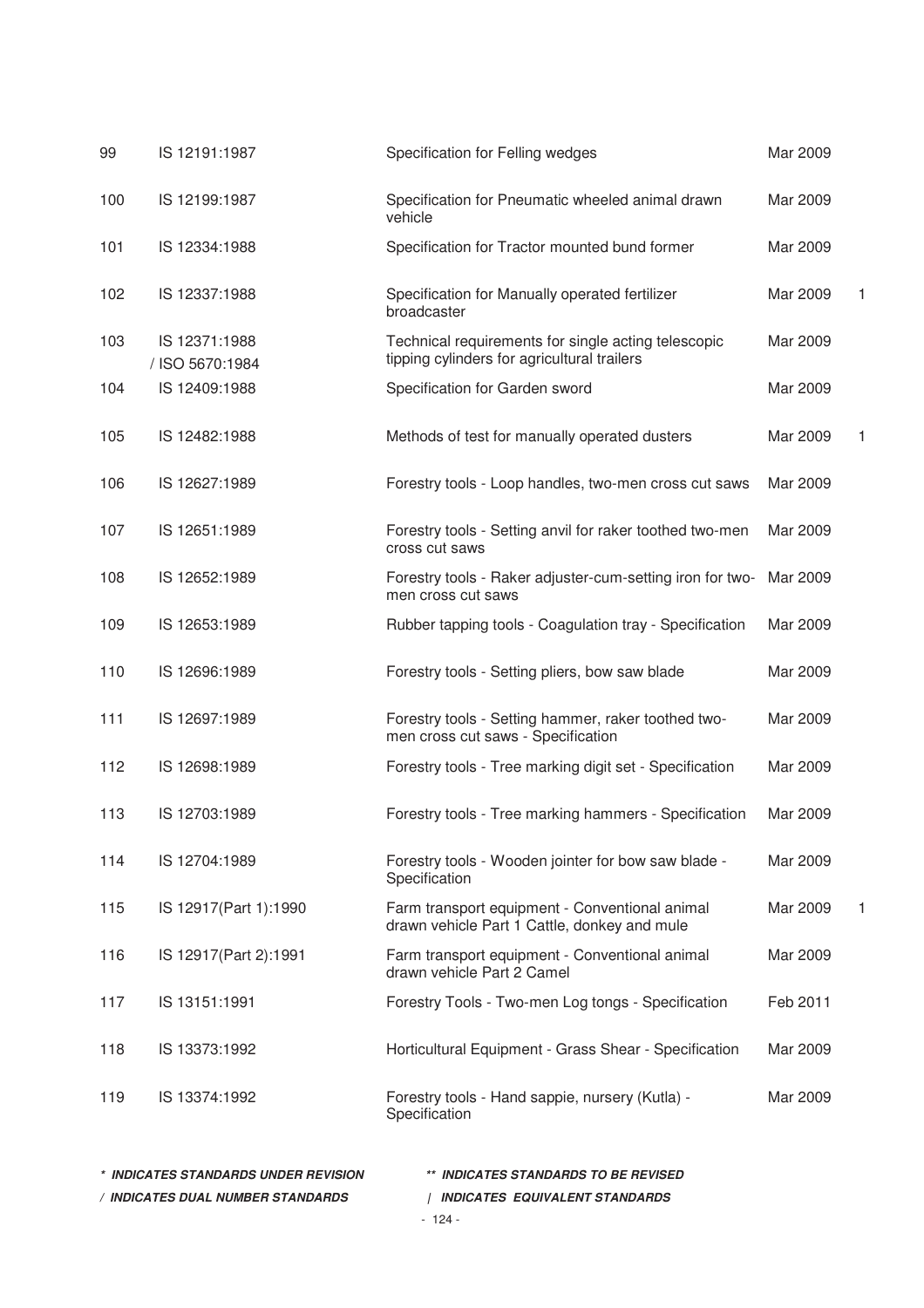| 120 | IS 13376:1992                    | Forestry tools - Debarking spud - Specification                                                                                 | Mar 2009 |
|-----|----------------------------------|---------------------------------------------------------------------------------------------------------------------------------|----------|
| 121 | IS 13377:1992                    | Forestry tools - SHRUB cutting knife - Specification                                                                            | Mar 2009 |
| 122 | IS 13378:1992                    | Forestry tooles - Felling lever - Specification                                                                                 | Mar 2009 |
| 123 | IS 13379:1992                    | Forestry tools - Wooden setting cat, bow saw blades -<br>Specification                                                          | Feb 2011 |
| 124 | IS 13380:1992                    | Forestry tools - Hole punch, bow saw blades -<br>Specification                                                                  | Feb 2011 |
| 125 | IS 13485(Part 1):1992            | Forestry tools - Stalk puller - Specification : Part 1<br>Light duty                                                            | Mar 2009 |
| 126 | IS 13485(Part 2):1998            | Forestry tools - Stalk puller - Specification : Part 2<br>Heavy duty                                                            | Mar 2009 |
| 127 | IS 13733:1993<br>/ ISO 5669:1982 | Agricultural trailers and trailed equipment - Braking<br>cylinders - Specification                                              | Mar 2009 |
| 128 | IS 13818:1993                    | Harvesting equipment - Tractor operated potato digger<br>shakers - Test code                                                    | Mar 2009 |
| 129 | IS 13821:2000                    | Forestry tools - wooden filing vice - Specification                                                                             | Mar 2009 |
| 130 | IS 14459:1997                    | Crop Protection Equipment - Battery operated rotary<br>atomiser disc type ULV Sprayer - Specification                           | Mar 2009 |
| 131 | IS 14523:1998                    | Forstry tools - Dibbling board - Specification                                                                                  | Mar 2009 |
| 132 | IS 14524:1998                    | Forestry tools - Dibble iron - Specification                                                                                    | Mar 2009 |
| 133 | IS 14525:1998                    | Forestry tools - Seed plucker - Specification                                                                                   | Mar 2009 |
| 134 | IS 14526:1998                    | Forestry tool - plant carrier - Specification                                                                                   | Mar 2009 |
| 135 | IS 14540:1998                    | Intercultivation Equipment - Hand hoes - Specification                                                                          | Mar 2009 |
| 136 | IS 14541:1998                    | Forestry and plantation tools - Hoes and forks -<br>Specification [amalgamated revision of IS 621, 13375,<br>13486(Pt 1), 4315] | Mar 2009 |
| 137 | IS 14855(Part 1):2000            | Plant protection and vector control equipment -<br>Fogging machines - Specification Part 1: Pulse-jet type<br>thermal fogger    | Feb 2011 |
| 138 | IS 14855(Part 2):2001            | Plant protection and vector control equipment -<br>Fogging machines - Specification : Part 2 Air blower<br>type thermal fogger  | Feb 2011 |
| 139 | IS 15805(Part 1):2008            | Straw reaper - combine - Test code: Part 1<br>Terminology                                                                       |          |
|     |                                  |                                                                                                                                 |          |

| * INDICATES STANDARDS UNDER REVISION | ** INDICATES STANDARDS TO BE REVISED |
|--------------------------------------|--------------------------------------|
| / INDICATES DUAL NUMBER STANDARDS    | INDICATES EQUIVALENT STANDARDS       |
|                                      | $-125-$                              |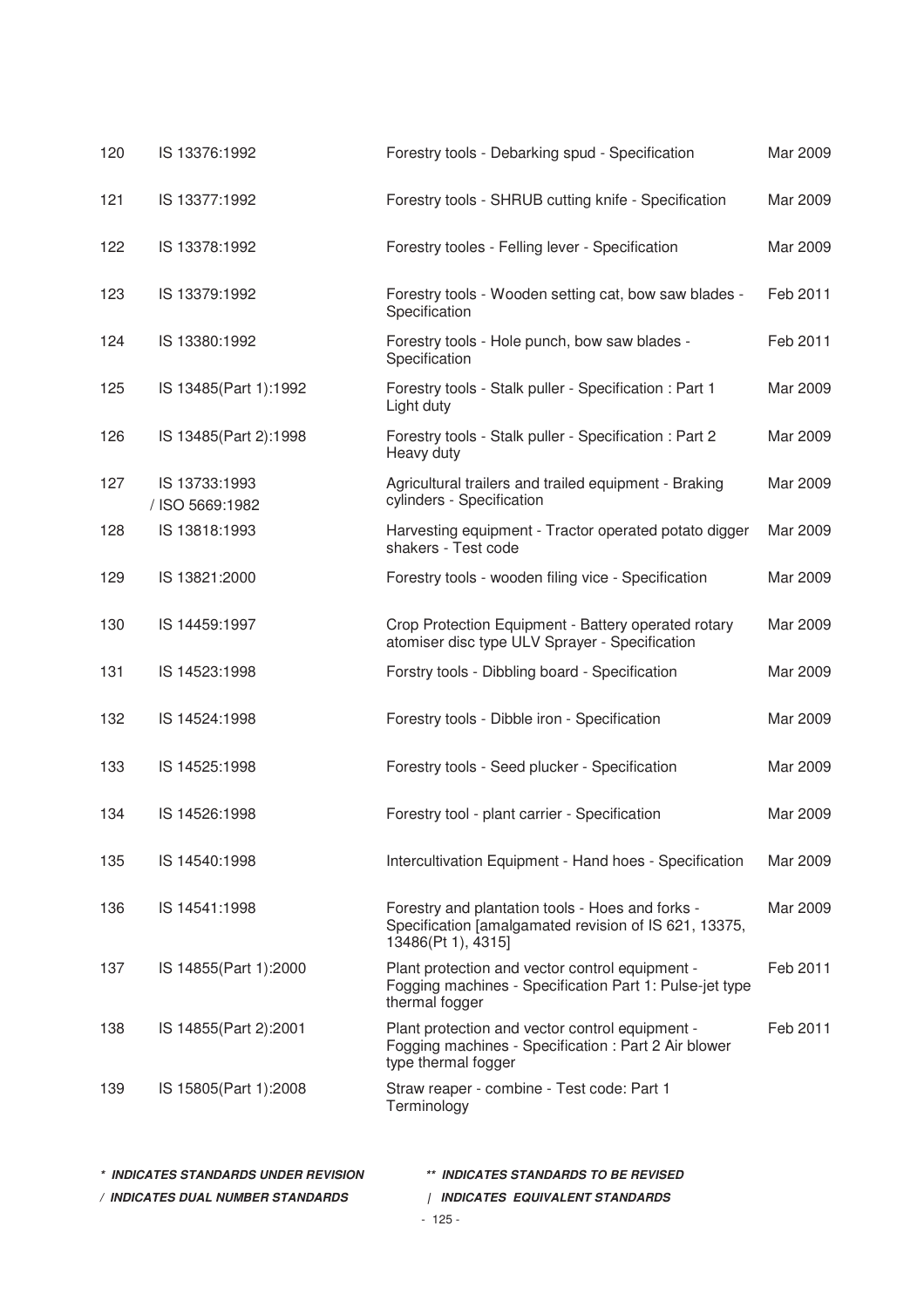| 140                                        | IS 15805(Part 2):2008               | Straw reaper-combine - Test code: Part 2<br>Performance tests                                                                                                                                  |  |
|--------------------------------------------|-------------------------------------|------------------------------------------------------------------------------------------------------------------------------------------------------------------------------------------------|--|
| 141                                        | IS 15806:2008                       | Combine-harvester-thresher - Selected performance<br>and other characteristics - Recommendations                                                                                               |  |
| 142                                        | IS 15918:2011                       | Equipment for crop protection - Sprayers - Connection<br>Threading (Adoption of ISO 4102:1984)                                                                                                 |  |
| 143                                        | IS 15919:2000                       | Draft Indian Standard - Equipment for crop protection -<br>Test method for air assisted sprayers for bush and<br>tree crops                                                                    |  |
| 144                                        | IS 15920:2000                       | Equipment for crop protection -Sprayers nozzles-<br>colour coding identification                                                                                                               |  |
| 145                                        | IS 15921:2011                       | Equipment for crop protection - Air assisted Sprayers -<br>Dimension of nozzle, swivel nuts (Adoption of ISO<br>14710:1996)                                                                    |  |
| 146                                        | IS 15923(Part 1):2011               | Equipment for crop protection - Drift classification of<br>spraying equipment: Part 1 Classes (Adoption of ISO<br>22369-1:2006)                                                                |  |
| 147                                        | IS 15924:2011                       | Equipment for crop protection - Methods for field<br>measurement of spray drift (Adoption of ISO<br>22866:2005)                                                                                |  |
| 148                                        | IS 15925:2012                       | Walk behind powered rotary tillers - Definitions, safety<br>requirements and test procedures                                                                                                   |  |
|                                            | <b>FINALISED DRAFTS UNDER PRINT</b> |                                                                                                                                                                                                |  |
| 1                                          | DOC.FAD 21(1984)                    | Draft Indian Standard - Tractors and Machinery for<br>Agriculture and forestry - Technical means for<br>ensuring safety: Part 6 Equipment for crop protection<br>(Adoption of ISO 4254-6:1995) |  |
| 2                                          | DOC.FAD 21(1988)                    | Draft Indian Standard - Equipment for crop protection -<br>Knapsack Sprayers: Part 1 Requirements and test<br>methods (Adoption of ISO 19932-1:2006)                                           |  |
| 3                                          | DOC.FAD 21(1989)                    | Draft Indian Standard - Equipment for crop protection -<br>Knapsack Sprayers: Part 2 Performance limits<br>(Adoption of ISO 19932-2:2006)                                                      |  |
| DRAFT STANDARDS COMPLETED WIDE CIRCULATION |                                     |                                                                                                                                                                                                |  |
| 1                                          | DOC.FAD 21(2345)                    | Draft Amendment No 2 to IS 7593 (Part 1)<br>Specification for Power operated pneumatic sprayer-<br>cum-duster: Part 1 Knapsack type (first revision)                                           |  |

2 DOC.FAD 21(2346) Draft Amendment No. 1 to IS 11313:2007 Hydraulic power sprayers - Specification (first revision)

**\* INDICATES STANDARDS UNDER REVISION \*\* INDICATES STANDARDS TO BE REVISED**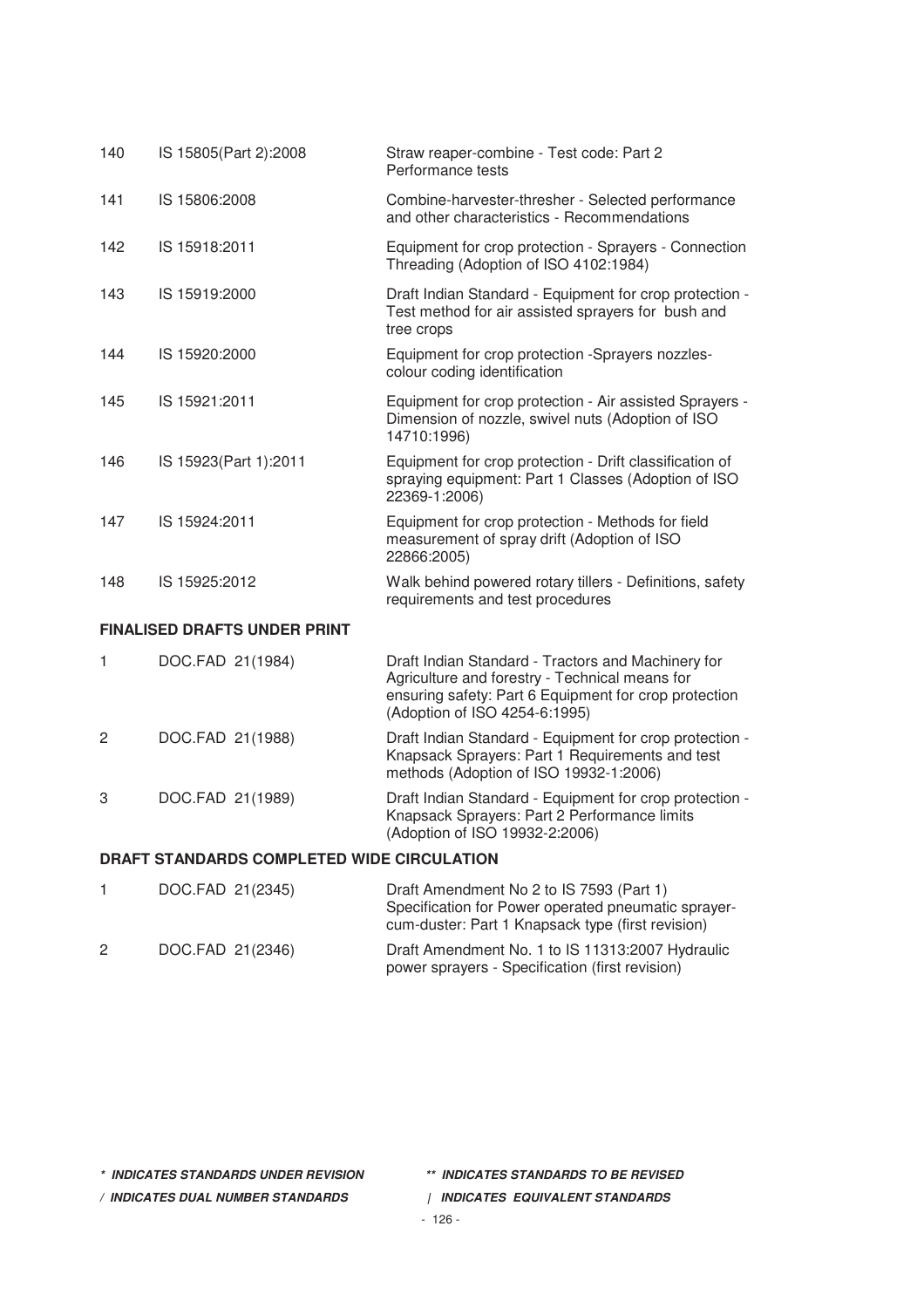# **ASPECT WISE REPORT**

|                           | <b>TOTAL: 148</b> |
|---------------------------|-------------------|
| <b>OTHERS</b>             | 4                 |
| <b>TERMINOLOGY</b>        | 9                 |
| <b>CODES OF PRACTICES</b> | З                 |
| <b>METHODS OF TEST</b>    | 22                |
| <b>PRODUCT</b>            | 110               |

- 
- **\* INDICATES STANDARDS UNDER REVISION \*\* INDICATES STANDARDS TO BE REVISED**
- **/ INDICATES DUAL NUMBER STANDARDS | INDICATES EQUIVALENT STANDARDS**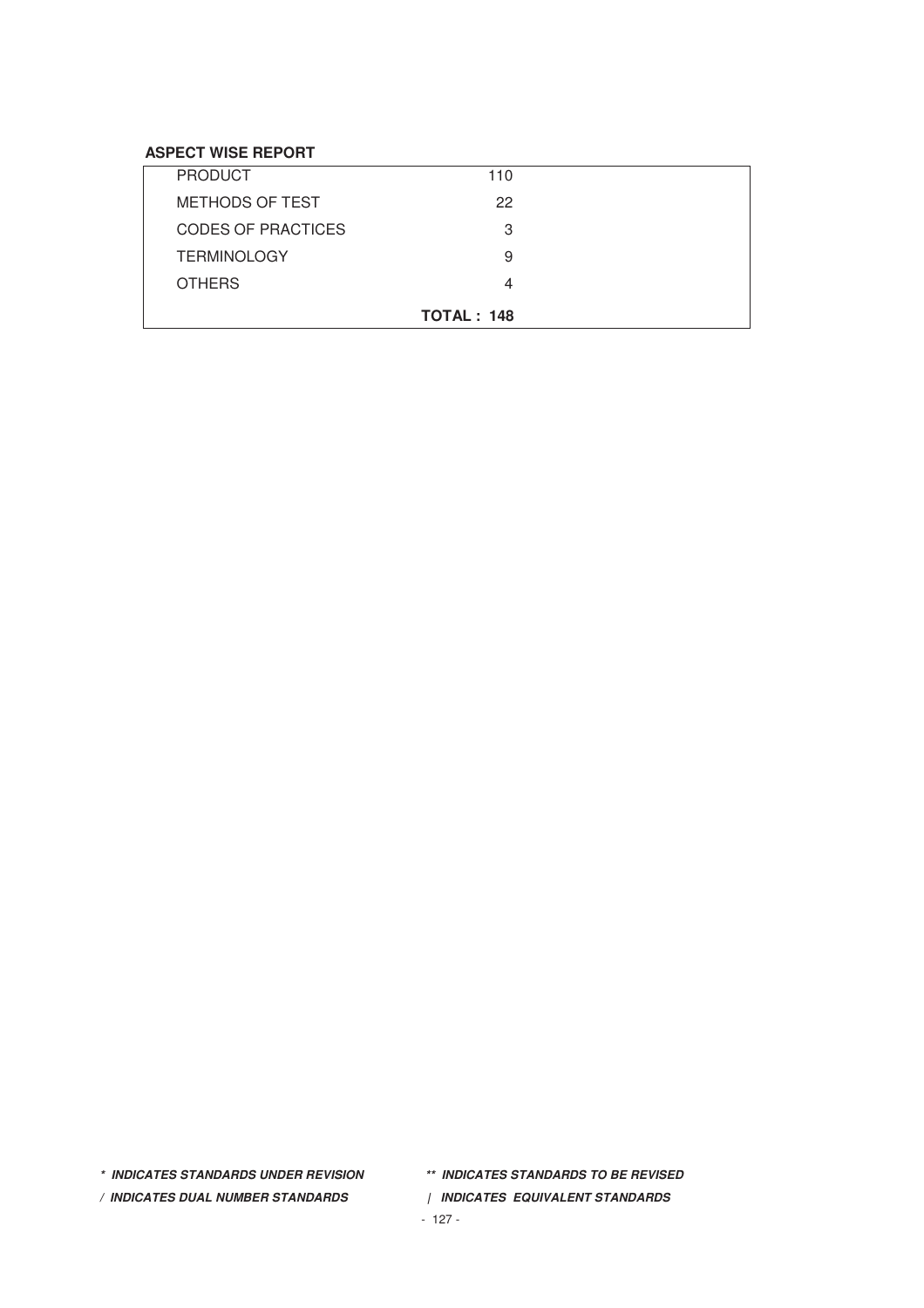#### FAD 20 AGRICULTURE AND FOOD PROCESSING EQUIPMENTS

**SCOPE -** A) Equipment for primary processing operations like cleaning, grading, shelling, washing, polishing, drying etc for food grains, seeds & horticulture produce.

B) Equipment and system for secondary processing like milling, expelling,

extraction, crushing etc of food grains, oil seed & horticulture produce.

C) By product handling and processing equipments

D) Equipment for value addition to agricultural product and by products including packaging etc.

E) Liaison with ISO/TC 23/SC 7 Equipment harvesting and conservation.

SI. No. IS Number/ DOC Number Title Title Title Reaffirm No. of

|              |                            |                                                                                               | <b>Date</b> | Amd.         |
|--------------|----------------------------|-----------------------------------------------------------------------------------------------|-------------|--------------|
|              | <b>STANDARDS PUBLISHED</b> |                                                                                               |             |              |
| 1            | IS 1511:1979               | Specification for Blades for manually-operated chaff<br>cutter (second revision)              | Feb 2012    | 3            |
| $\mathbf{2}$ | IS 1973:1999               | Sugarcane crushers - Specification (third revision)                                           | Mar 2010    |              |
| 3            | IS 4596:1968               | Glossary of terms relating to oil expellers                                                   | Mar 2010    |              |
| 4            | IS 5223:1993               | Oilseeds milling machinery - Oil expellers - Test code<br>(first revision)                    | Mar 2010    |              |
| 5            | IS 5224:1993               | Oilseeds milling machinery - Oil expellers single<br>barrel - Specification (second revision) | Mar 2010    |              |
| 6            | IS 5718:2000               | Agricultural Produce Processing Equipment - Seed<br>Cleaners - Test Code (second revision)    | Mar 2010    |              |
| 7            | IS 6997:1973               | Test code for sugarcane crushers                                                              | Feb 2012    |              |
| 8            | IS 7051:1973               | Specification for Power maize shellers                                                        | Feb 2012    |              |
| 9            | IS 7052:1973               | Test code for power maize shellers                                                            | Feb 2012    |              |
| 10           | IS 7897:1975               | Test code for chaff cutter                                                                    | Feb 2012    | $\mathbf{1}$ |
| 11           | IS 7898:2001               | Manually-Operated Chaff Cutter - Specification<br>(second revision)                           | Feb 2012    |              |
| 12           | IS 8108(Part 1):1984       | Test code for grain dryers: Part 1 Selection and<br>preparation for test (first revision)     | Feb 2012    | 1            |
| 13           | IS 8108(Part 2):1984       | Test code for grain dryers: Part 2 Method of tests for<br>continuous dryers                   | Feb 2012    |              |
| 14           | IS 8108(Part 3):1985       | Test code for grain dryers: Part 3 Methods of tests for<br>in-silo dryers                     | Feb 2012    |              |
| 15           | IS 8420:2000               | Grain dryers - Glossary of terms (first revision)                                             | Mar 2010    |              |

| * INDICATES STANDARDS UNDER REVISION   | ** INDICATES STANDARDS TO BE REVISED  |
|----------------------------------------|---------------------------------------|
| <b>INDICATES DUAL NUMBER STANDARDS</b> | <b>INDICATES EQUIVALENT STANDARDS</b> |
|                                        | $-115-$                               |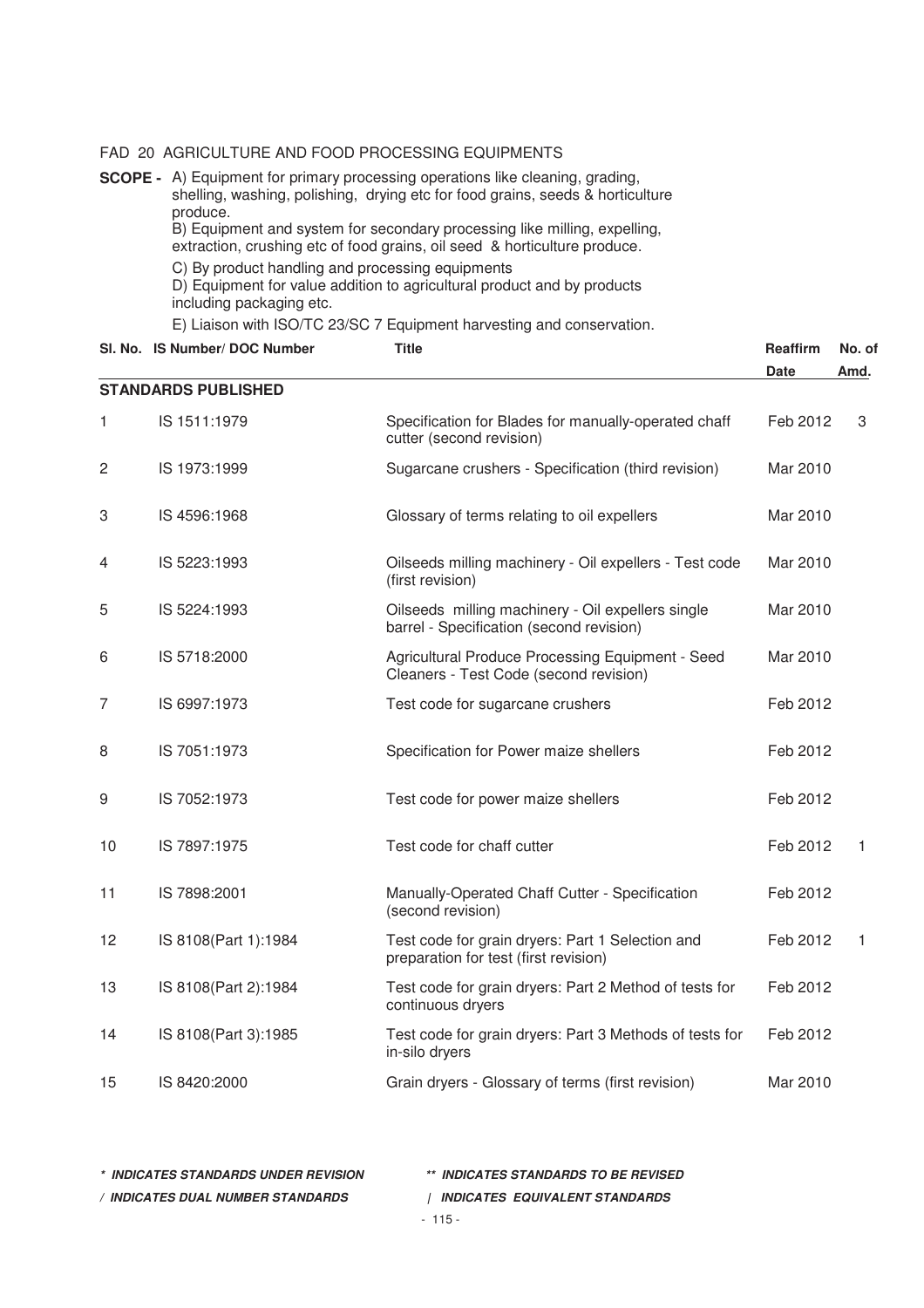| 16 | IS 8427:1989                     | Agricultural produce milling machinery - Rubber rolls<br>for paddy dehusker - Specification (first revision)   | Mar 2010 | $\overline{c}$ |
|----|----------------------------------|----------------------------------------------------------------------------------------------------------------|----------|----------------|
| 17 | IS 8440:1977                     | Test code for paddy cleaners                                                                                   | Mar 2010 | 3              |
| 18 | IS 9049:1989                     | Agricultural Produce Milling Machinery - Paddy<br>dehusker, rubber roll type - Test code (first revision)      | Mar 2010 |                |
| 19 | IS 9555:1999                     | Rice polisher - Specification (second revision)                                                                | Mar 2010 |                |
| 20 | IS 9981:2000                     | Agricultural Produce Processing Equipment - Glossary<br>of Terms (first revision)                              | Mar 2010 |                |
| 21 | IS 10048:1999                    | Rice grader - Specification (second revision)                                                                  | Mar 2010 |                |
| 22 | IS 10507:1998                    | Paddy separator - Specification (first revision)                                                               | Mar 2010 |                |
| 23 | IS 10520:1989                    | Agricultural produce milling machinery - Emery stones<br>for burr flour mills - Specification (first revision) | Mar 2010 |                |
| 24 | IS 10892:1984                    | Recommendations for aperture size of sieves for seed<br>cleaners                                               | Mar 2010 |                |
| 25 | IS 11032:1984                    | Specification for rotary screen-type precleaner                                                                | Feb 2012 | 1              |
| 26 | IS 11041:1984                    | Specification for air-screen seed cleaner                                                                      | Mar 2010 |                |
| 27 | IS 11459:1985                    | Specification for power-operated chaff cutter                                                                  | Feb 2012 | 1              |
| 28 | IS 11473:2002                    | Groundnut Decorticator - Test Code (first revision)                                                            | Feb 2012 |                |
| 29 | IS 11787:1986                    | Specification for paddy dehusker, rubber roll type                                                             | Mar 2010 |                |
| 30 | IS 11834:1986<br>  ISO 3971:1977 | Symbols and flow diagram for rice milling                                                                      | Mar 2010 |                |
| 31 | IS 12047:1987                    | Specification for oil seed cookers/kettles, horizontal<br>type                                                 | Mar 2010 | 1              |
| 32 | IS 12064:1987                    | Code of practice for paddy parboiling                                                                          | Mar 2010 | 1              |
| 33 | IS 12396:1988                    | Specification for paddy cleaner                                                                                | Mar 2010 |                |
| 34 | IS 12411:1988                    | Specification for paddy dehusker, centrifugal type                                                             | Mar 2010 | 1              |
| 35 | IS 12576:1989                    | Seed Processing Machinery - Indented cylinder<br>grader - Test code                                            | Mar 2010 | 1              |
| 36 | IS 12792:1989                    | Agricultural Produce Milling Machinery - Mini Rice Mill -<br>Specification                                     | Mar 2010 | 1              |
|    |                                  |                                                                                                                |          |                |

| * INDICATES STANDARDS UNDER REVISION | ** INDICATES STANDARDS TO BE REVISED |
|--------------------------------------|--------------------------------------|
| / INDICATES DUAL NUMBER STANDARDS    | INDICATES EQUIVALENT STANDARDS       |
|                                      | $-116-$                              |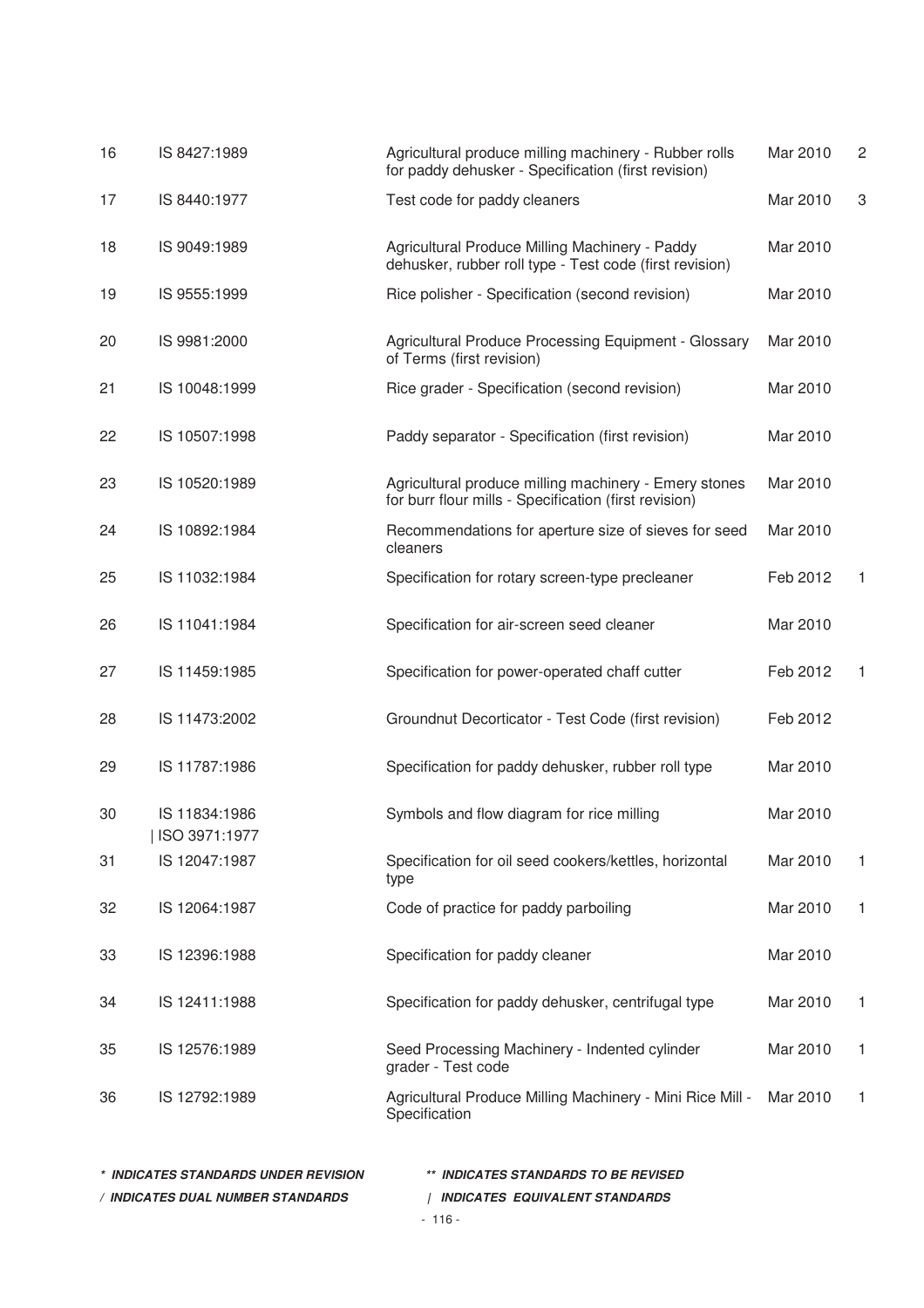| 37                                  | IS 12833:1989                                                                | Agricultural produce milling machinery - Roller flour<br>mills - Flow diagram                                                                  | Mar 2010 |   |  |
|-------------------------------------|------------------------------------------------------------------------------|------------------------------------------------------------------------------------------------------------------------------------------------|----------|---|--|
| 38                                  | IS 13793:1993                                                                | Agricultural produce milling machinery - Milling of<br>pulses - Flow Diagram                                                                   | Mar 2010 | 1 |  |
| 39                                  | IS 13794:1993                                                                | Oilseeds milling machinery - Power GHANIES<br>Portable - Specification                                                                         | Mar 2010 | 1 |  |
| 40                                  | IS 14442:1997                                                                | Agricultural produce machinery - Burr Mill - Milling Test    Feb 2008<br>code                                                                  |          |   |  |
| 41                                  | IS 14460:1997                                                                | Seed processing equipment - Gravity separator -<br>Specification                                                                               | Feb 2008 |   |  |
| 42                                  | IS 14603:1998                                                                | Potato grader - Test code                                                                                                                      | Mar 2010 |   |  |
| 43                                  | IS 15542:2005                                                                | Power-operated chaff cutter - Safety requirements                                                                                              | Mar 2010 |   |  |
| 44                                  | IS 15561:2005                                                                | Sugarcane crushers - Safety requirements                                                                                                       | Mar 2010 |   |  |
| 45                                  | IS 15827:2009                                                                | Plastic film for greenhouses - Specification                                                                                                   |          |   |  |
| 46                                  | IS 15828:2009                                                                | Design and construction of plastics-lined farm ponds -<br>Code of practice                                                                     |          |   |  |
| 47                                  | IS 15829:2009                                                                | Cassava chipping machine, hand operated -<br>Specification                                                                                     |          |   |  |
| 48                                  | IS 15830:2009                                                                | Plastic mulch laying machine - Functional<br>requirement - Specification                                                                       |          |   |  |
| 49                                  | IS 15831:2009                                                                | Grader citrus - Size based                                                                                                                     |          |   |  |
| 50                                  | IS 15855:2010                                                                | Cotton seed delinting machinery - Surge bin machine -<br>Specification                                                                         |          |   |  |
| 51                                  | IS 15856:2010                                                                | Cotton seed delinting machinery - pre-heating<br>machine - Specification                                                                       |          |   |  |
| 52                                  | IS 15857:2009                                                                | Cotton seed delinting machinery - Mobile charging<br>machine - Specification                                                                   |          |   |  |
| 53                                  | IS 15863:2009                                                                | Cotton seed delinting machinery - Inclined flight belt<br>conveyor - Specification                                                             |          |   |  |
| <b>FINALISED DRAFTS UNDER PRINT</b> |                                                                              |                                                                                                                                                |          |   |  |
| $\mathbf{1}$                        | DOC.FAD 20(1743)                                                             | Draft Indian Standard - Cotton seed delinting<br>machinery - Delinting machine with electrical heating<br>and hydraulic system - Specification |          |   |  |
| 2                                   | DOC.FAD 20(1744)                                                             | Draft Indian Standard - Cotton seed delinting<br>machinery - Buffing machine with air jet and nylon<br>brush machine - Specification           |          |   |  |
| 3                                   | DOC.FAD 20(1745)                                                             | Draft Indian Standard - Cotton seed delinting<br>machinery - Ammonia cotton seed neutralizer machine<br>with ammonia vaporizer - Specification |          |   |  |
|                                     | * INDICATES STANDARDS UNDER REVISION<br>** INDICATES STANDARDS TO BE REVISED |                                                                                                                                                |          |   |  |
| / INDICATES DUAL NUMBER STANDARDS   |                                                                              | INDICATES EQUIVALENT STANDARDS                                                                                                                 |          |   |  |